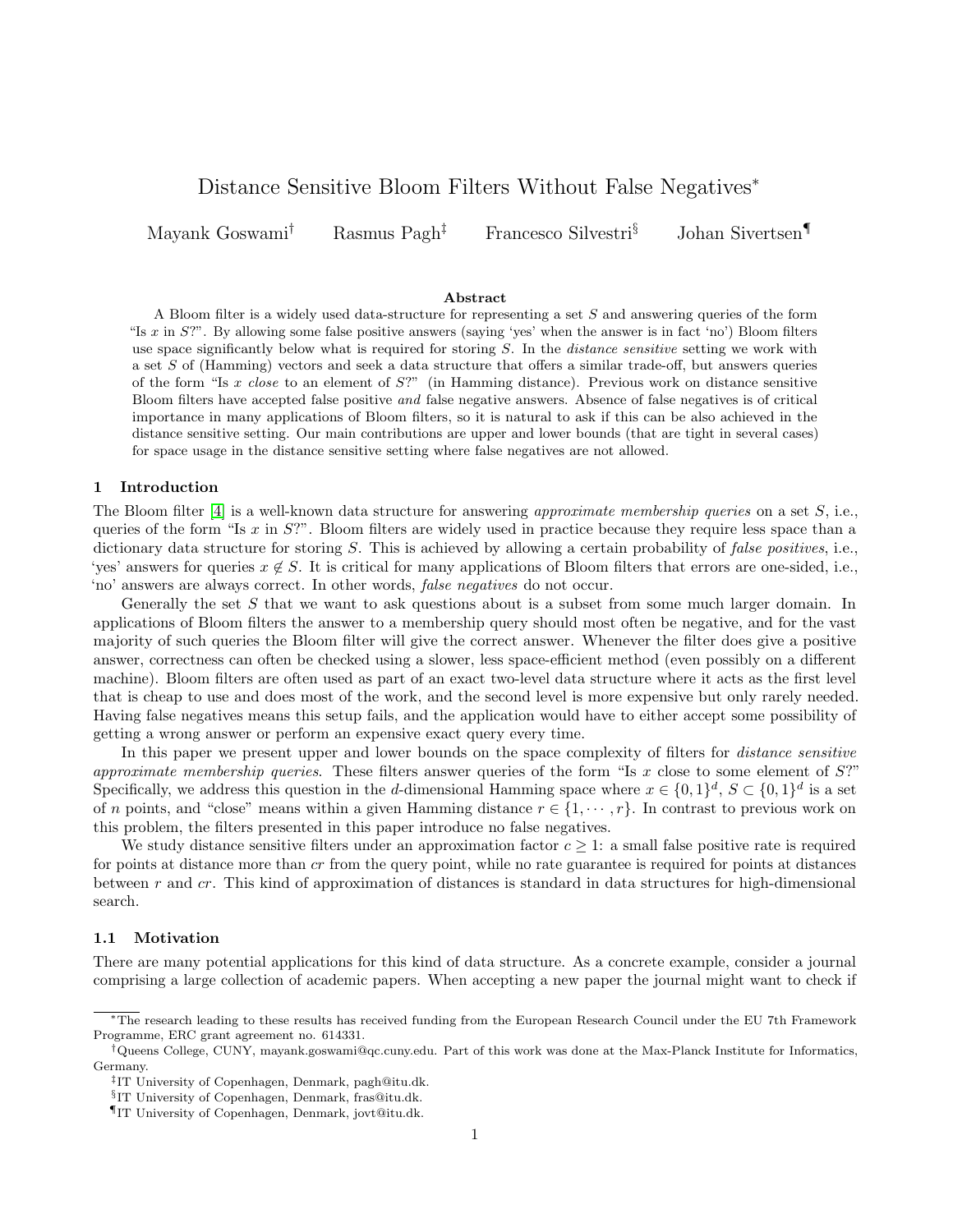the new paper is very similar to any prior work already published. By using a distance-sensitive filter this can be done in a space-efficient manner. Because we do not allow false negatives, any new paper passing this test (with a 'no' result) is guaranteed to be significantly different from all prior work. In the rare case that a paper fails the test, the submission process could be halted pending a consultation of the full archive. Furthermore, since the filter provides very little information about the content of the papers it would not need to be subject to the same access control as a full database of all the journals papers might be under. More interesting examples of applications for distance-sensitive filters can be found in [\[14\]](#page-15-1) and for Bloom filters in general in [\[6\]](#page-15-2).

#### 1.2 Our results

We study the space required for answering distance-sensitive approximate membership queries with no false negatives. It turns out that, in contrast to approximate membership, we get different bounds depending on how the false positive rate is defined:

- If we desire a *point-wise* error bound (Definition [2\)](#page-2-0) for each query at distance  $\geq cr$  from S, the space usage must be  $\Omega\left(n\left(\frac{r^2}{d}+\log\frac{1}{\varepsilon}\right)\right)$  for almost all parameters, and  $\Omega\left(n\left(\frac{r}{c}+\frac{c}{c-1}\log\frac{1}{\varepsilon}\right)\right)$  bits if n is not too large (see Theorem [3.3\)](#page-5-0).
- If it suffices to have an  $\varepsilon$  average false positive rate (Definition [3\)](#page-2-1) over all queries at distance  $\geq cr$  from S, where  $Cl < d/2$ , the space usage must be  $\Omega\left(n\left(\frac{r^2}{d} + \log \frac{1}{\varepsilon}\right)\right)$  bits. (see Theorem [3.2\)](#page-3-0).

We match these lower bounds with almost tight upper bounds on space usage in Section. [4.](#page-7-0) We introduce the notion of vector *signature*, which can be seen as a succinct version of a COUNTSKETCH [\[8\]](#page-15-3), and then show how to use them to design distance sensitive filters with point-wise and average errors.

Our focus is on space usage rather than query-time, and indeed it would be surprising if poly-logarithmic query time in n were possible since our (point-wise) filter could be used, say with  $\varepsilon = 1/n$ , to solve the c-approximate nearest neighbor problem. The best currently know data structures for this problem use  $n^{\Omega(1/c)}$  time [\[2\]](#page-15-4).

#### 1.3 Related work

There is little prior work specifically on distance sensitive approximate membership. The problem corresponds to querying a standard Bloom filter in a ball around the query point, but this solution is slow, time  $\Omega(\binom{d}{r})$ , and also not particularly space efficient since we would need to use a Bloom filter with a very small false positive rate to bound the probability that none of the queries yield a false positive. More precisely, the required space usage for this approach would be  $\Omega(nr \log \frac{d}{r})$  bits [\[7\]](#page-15-5).

Mitzenmacher and Kirsch [\[14\]](#page-15-1) considered data structures that look like Bloom filters but replace standard hash functions with locality sensitive hash (LSH) functions [\[13\]](#page-15-6) to achieve distance sensitivity. However, this approach introduces false negatives because LSH is not guaranteed to produce collisions. In order to reduce the number of false negatives the conjunction used when querying Bloom filters is replaced by a threshold function: There should just be "many" hash collisions. Unfortunately, the achieved approximation factor is large,  $c = O(\log n)$ . Hua et al. [\[12\]](#page-15-7) extended the data structure of [\[14\]](#page-15-1) with practical improvements and provided extensive experiments, confirming that false negatives also appear in practice.

There has been some recent progress on developing LSH families that can answer near neighbor queries without false negatives [\[18\]](#page-15-8), but it seems inherent to such families that the storage cost grows exponentially with r. Thus this approach is not promising perhaps except for very small values of r.

Finally, it is known that allowing a constant fraction of false negatives does asymptotically affect the space usage that can be achieved by approximate membership data structures [\[19\]](#page-15-9), so it is not apriori clear that space bounds will be worse than when false negatives are not allowed.

# 2 Problem definition and notation

The Hamming distance  $D(p, q)$  between two points  $p, q \in \{0, 1\}^d$  is the number of positions where p and q differ. Given a set  $S \subseteq \{0,1\}^d$  of n points and a point  $q \in \{0,1\}^d$ , we overload the meaning of  $D(\cdot)$  by defining  $D(q, S)$ to be the minimum distance between q and any point in S, i.e.  $D(q, S) = \min_{p \in S} D(q, p)$ . We use  $\binom{A}{n}$  to denote  $\{S \subseteq A : |S| = n\}$  when A is a set. We let  $\mathcal{B}(q, r, d)$  be the d-dimensional Hamming ball of radius r centered around q, that is  $\mathcal{B}(q,r,d) = \{p \in \{0,1\}^d, D(p,q) \leq r\}$ , and we let  $B(r,d)$  denote its size, being its size independent of q.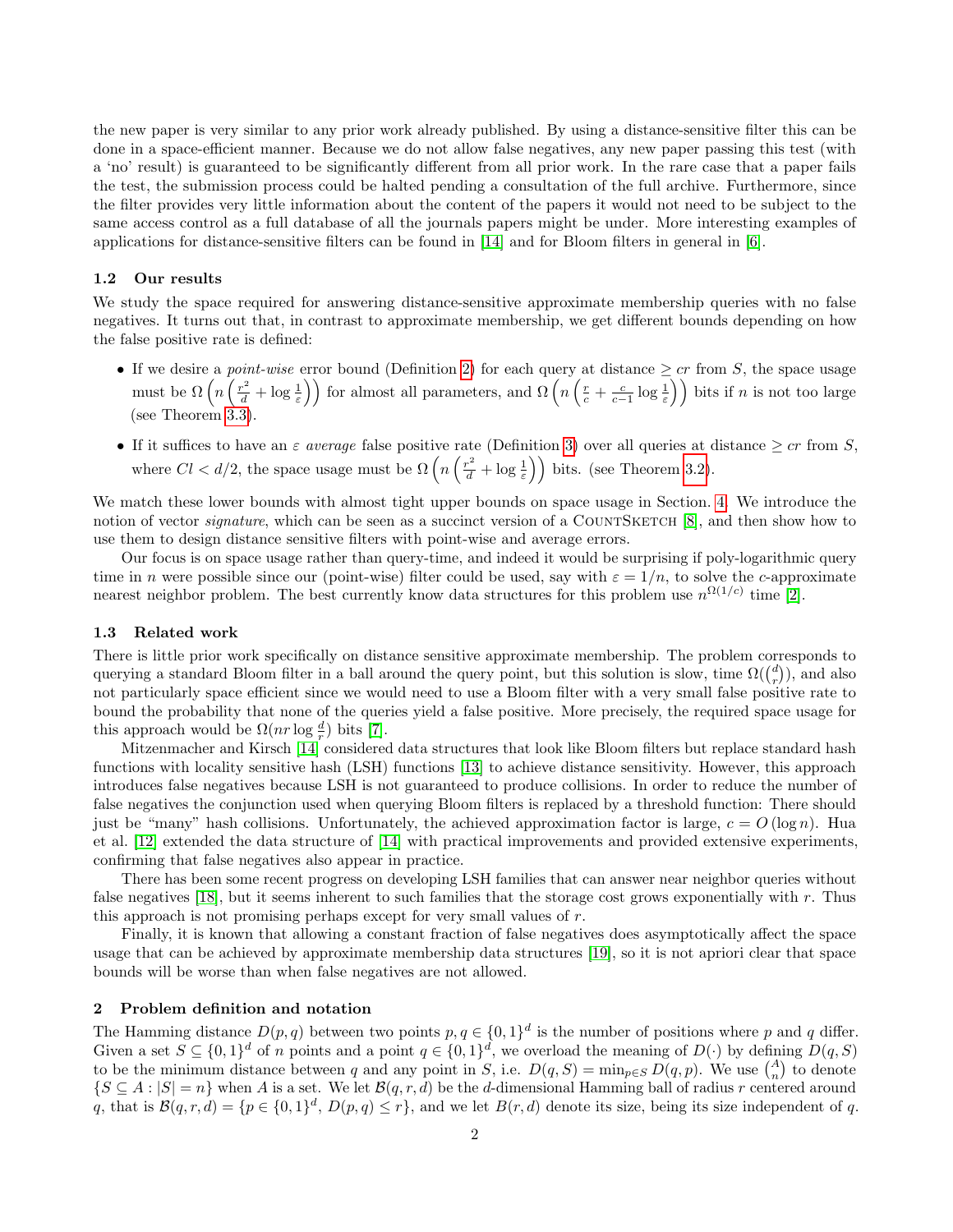We formally define *distance sensitive approximate membership filters* as follows:

DEFINITION 1. (DISTANCE SENSITIVE APPROXIMATE MEMBERSHIP FILTER) Let  $r \geq 0$ ,  $c \geq 1$ , and  $\varepsilon \in [0,1]$ . Given a set  $S \subset \{0,1\}^d$  define the two sets:

$$
Q_{near} = \{x \in \{0, 1\}^d : D(x, S) \le r\},
$$
  

$$
Q_{far} = \{x \in \{0, 1\}^d : D(x, S) > cr\}.
$$

A  $(r, c, \varepsilon)$ -distance sensitive approximate membership filter for S is a data-structure that on a query  $q \in \{0, 1\}^d$ reports:

- 'Yes' if  $q \in Q_{near}$
- 'No' if  $q \in Q_{far}$ , but with some probability of error (i.e. false positives).

If  $q \notin Q_{near} \cup Q_{far}$  the data structure can return any answer.



Figure 1: Illustration for  $n = 2$  showing some queries with their desired output:  $\checkmark \rightarrow 'Yes', \checkmark \rightarrow 'No', ? \rightarrow$ Undefined.

In the rest of the paper, we study space bounds under two error measures, named point-wise and average errors.

<span id="page-2-0"></span>DEFINITION 2. (POINT-WISE ERROR) A  $(r, c, \varepsilon)$ -distance sensitive approximate membership filter for S has pointwise error  $\varepsilon$  if, on a query  $q \in \{0,1\}^d$ , it reports:

- 'Yes' if  $q \in Q_{near}$ ;
- 'No' with probability at least  $1 \varepsilon$  if  $q \in Q_{far}$  (the probability is over the random choices of the filter).

This is a strong guarantee since each point in  $Q_{\text{far}}$  has probability  $\varepsilon$  to fail. If hard queries are not expected it might be acceptable that some points give false positives in every instance of the data structure, as long as only an  $\varepsilon$  total fraction of points in  $Q_{\text{far}}$  give false positives. We refer to this weaker filter as the *average error* version:

<span id="page-2-1"></span>DEFINITION 3. (AVERAGE ERROR) A  $(r, c, \varepsilon)$ -distance sensitive approximate membership filter for S has average error  $\varepsilon$  if, on a query  $q \in \{0,1\}^d$ , it reports:

- 'Yes' if  $q \in Q_{near}$ ;
- 'No' with probability at least  $1 \varepsilon$ , if q is randomly and uniformly selected from  $Q_{far}$  (the probability is over the random selection in  $Q_{\text{far}}$  and over the random choices of the filter).

The average-error guarantee implies that the filter provides the correct answer to at least a  $(1 - \varepsilon)$  fraction, in expectation, of the points in  $Q_{\text{far}}$ . Clearly, a filter with point-wise error is also a filter with average error. Though the difference between these two error measures may seem small, their properties and analysis differ substantially.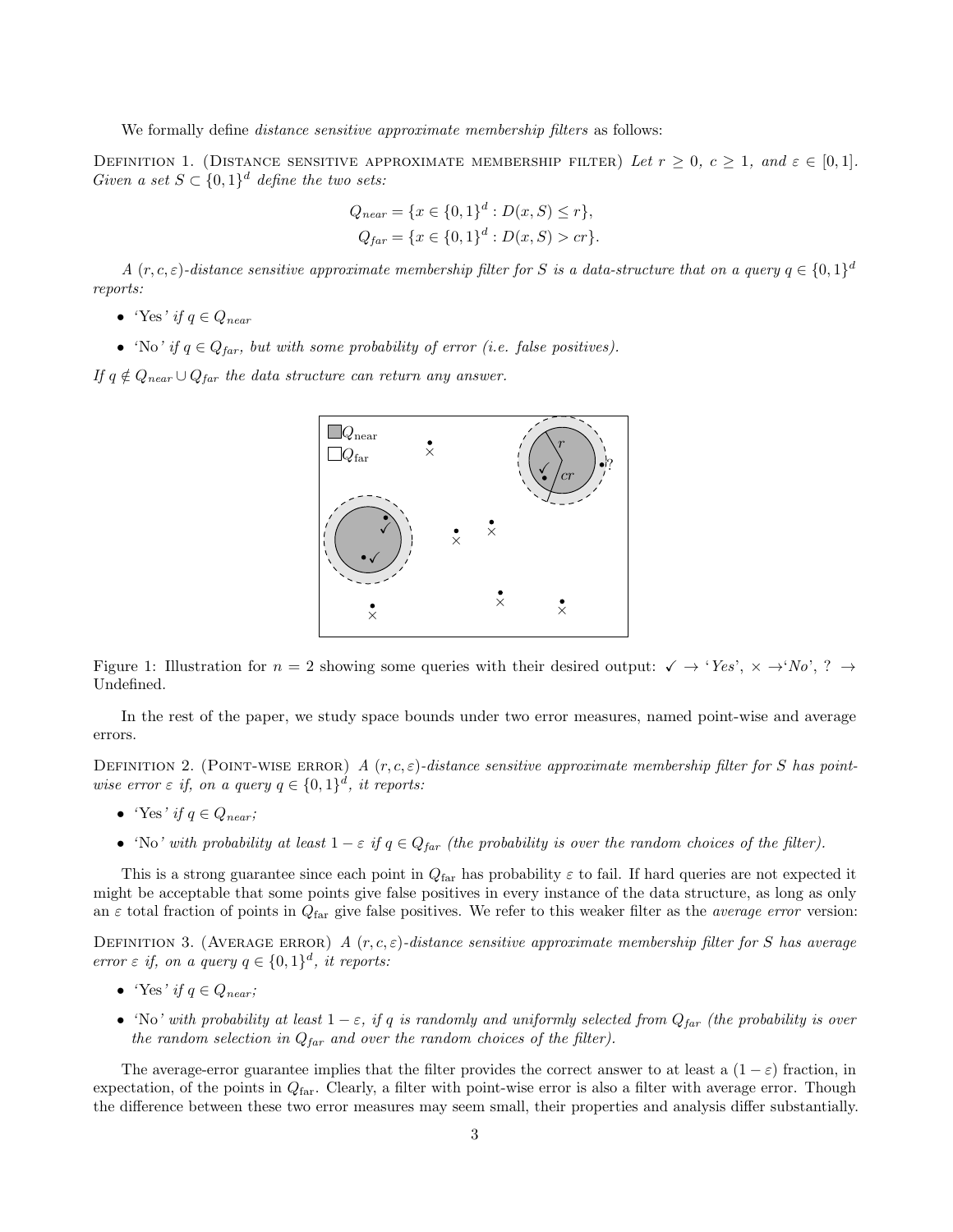#### 3 Lower bounds

As a warm-up, we first investigate what can be done when no errors are allowed, that is when  $\varepsilon = 0$  (in this case the average and point-wise error guarantees are equivalent). The next theorem shows that, up to constant factors, the optimal filter is no better than one that stores S explicitly. When  $\varepsilon = 0$  there is no distinction between point-wise and average error. Throughout this paper we let  $\log x$  denote the logarithm of x in base 2.

<span id="page-3-1"></span>THEOREM 3.1. Any distance sensitive approximate membership filter with error  $\varepsilon = 0$  must use at least

$$
n \log \left( \frac{2^d}{enB (cr,d)} \right)
$$

bits in the worst case. If  $d = \omega(\log n)$  and  $cr = o(d/\log d)$  then it must use  $\Omega(nd)$  bits.

*Proof.* The proof is an encoding argument. A set  $S \subseteq \{0,1\}^d$  of size n is encoded by Alice and sent to Bob who will recover it. Assume the optimal filter uses s bits in the worst case. Alice inserts the given set  $S$  into the optimal filter, and runs the query algorithm on each point in the universe. Since there are no false positives, the filter says 'yes' to a set P of at most  $nB(cx, d)$  points. Alice encodes S as a subset of P using  $\log {nB(cx, d) \choose n} + O(1)$  bits. Alice then sends the at most s bits of the optimal filter to Bob along with the strings encoding  $\tilde{S}$  as a subset of P.

The decoding procedure is straightforward. Bob queries the optimal filter with all points in  $\{0,1\}^d$ , recovering P. Then, using P and the second string of bits received from Alice, Bob can recover the initial set S.

Since every set  $S$  of size  $n$  can be encoded, we get that:

$$
s + \log \binom{nB(c r, d)}{n} \ge \log \binom{2^d}{n}
$$

from which follows that

$$
s \ge \log \left( \left( \frac{2^d}{n} \right)^n / \left( \frac{enB(cr, d)}{n} \right)^n \right) \ge nd - n \log(en) - n \log B(cr, d)
$$

If  $d = \omega(\log n)$ , we get  $s = \Omega(nd - n \log B(cr, d))$ . Further, using that  $B(cr, d) = \sum_{i=0}^{cr} {d \choose i} < d^{cr}$  for  $cr < d/2$ , we get that  $s = \Omega(nd - ncr \log d)$ , which is  $\Omega(nd)$  when  $cr = o(d/\log d)$ . This establishes the theorem.

# 3.1 Average error

<span id="page-3-0"></span>Next we investigate the distance sensitive membership problem with average error  $\varepsilon > 0$ .

THEOREM 3.2. Assume that  $nB-cr, d)/2^d < \varepsilon < 1/4$ . Then any distance sensitive membership filter with average error ε must use

$$
\Omega\left(n\left(\frac{r^2}{d} + \log\left(\frac{1}{\varepsilon}\right)\right)\right)
$$

bits in the worst case.

Before proving the theorem, we highlight some remarks:

- 1. The above theorem holds as long as  $nB(cx, d) < 2^{d-2}$  (the union of the balls of radius cr around points in the input is less than a quarter of the full Hamming space) and  $nB(cx, d)/2<sup>d</sup> < \varepsilon < 1/4$ . This is the most interesting range of parameters. As we will see later, the  $\Omega(nr^2/d)$  lower bound holds as long as  $nB(cr, d) < 2^{d-1}$ , and it starts to deteriorate when  $nB(cr, d)$  approaches  $2^d$ . It is clear that some upper bound on  $nB(cr, d)$  is necessary; if it approaches size  $2^d - O(n/d)$ , then storing the complement exactly in  $O(n)$  bits suffices. Also note that at the lower limit of  $\varepsilon = nB(c, d)/2^d$ , this lower bound matches the lower bound of the  $\varepsilon = 0$  case in Theorem [3.1.](#page-3-1) Thus Theorem [3.1](#page-3-1) follows from Theorem [3.2.](#page-3-0)
- 2. The term  $B(cr, d)$  has no simple closed expression for all c and r, and so the dependence of the hypothesis of the theorem on  $c, r$  and  $d$  is not straightforward.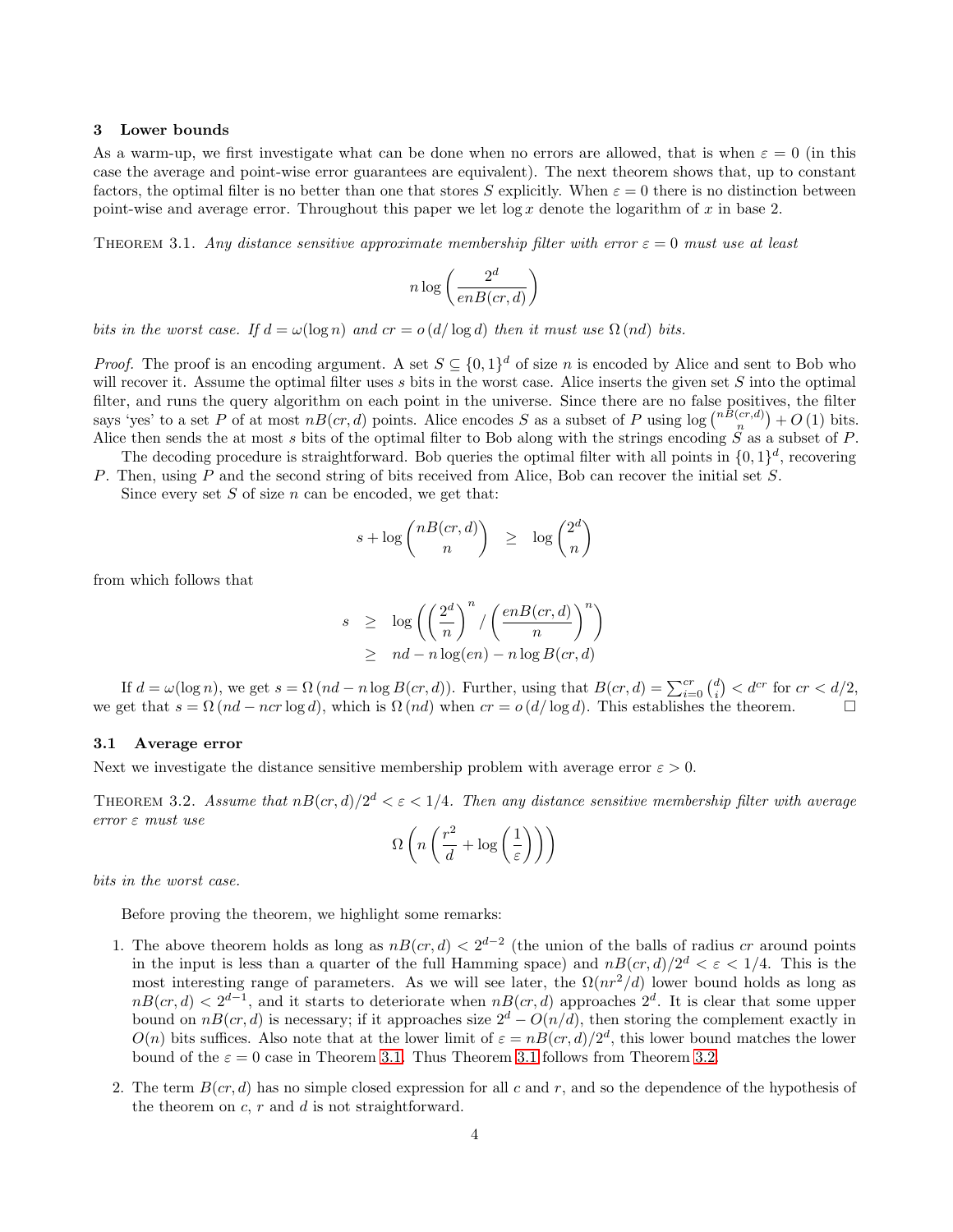The rest of this section is devoted to the proof of Theorem [3.2.](#page-3-0)

Proof. The proof is derived for a deterministic version of the distance sensitive membership filter: in this setting, the filter answers 'no' to at least a fraction of points in  $Q<sub>far</sub>$  (i.e., points at distance at least cr from all points in the input point set S), and hence there can be at most  $\varepsilon|Q_{\text{far}}|$  false positives. We claim that such a lower bound applies also to a randomized filter. Suppose that a randomized filter requires s bits, with s smaller than the lower bound. Since the expected number of correct 'no' answers is at least  $(1 - \varepsilon)|Q_{\text{far}}|$ , there must exist random values for which the filter provides the correct solution for at least  $(1 - \varepsilon)|Q_{far}|$  points: by using these values, we obtain a deterministic average error filter with space complexity s lower than the lower bound, which is a contradiction.

We first prove a  $\Omega(n \log(1/\varepsilon))$  lower bound. The proof is an encoding argument that extends the scheme presented in the proof of Theorem [3.1](#page-3-1) and in  $[7]$ . Alice receives a set S of size n from the universe to encode. Assume the optimal distance sensitive filter with  $\varepsilon$  average error uses s bits in the worst case. Alice inserts S into the filter, and runs the query algorithm on all points in the universe recovering  $P$ , the set of points the filter answers 'Yes' to. We first claim that  $|P| \leq 2^{d+1}\varepsilon$ . First, the number of positives not considered false is at most  $nB(cr, d)$  (this bound is achieved when all the balls are disjoint), which is less than  $2^d\varepsilon$ . Also the number of false positives is always at most  $2^d\varepsilon$ . Adding these, we find that the total number of positives is at most  $2^{d+1}\varepsilon$ . Alice then encodes the set S as a subset of P, using at most  $\log {2^{d+1} \varepsilon \choose n}$  bits. Alice sends these bits to Bob along with the at most s bits representing the optimal filter for S.

Bob queries the filter with all  $q \in \{0,1\}^d$  and recovers P. Bob then uses the extra bits sent by Alice to find the subset of  $P$  identical to  $S$ . We have that:

$$
s + \log {2^{d+1}\varepsilon \choose n} \ge \log {2^d \choose n}
$$
  
\n
$$
\Rightarrow s \ge \log \frac{2^d \cdots (2^d - n + 1)}{(\varepsilon 2^{d+1}) \cdots (\varepsilon 2^{d+1} - n + 1)}
$$
  
\n
$$
\Rightarrow s \ge \log \left(\frac{2^d}{\varepsilon 2^{d+1}}\right)^n
$$
  
\n
$$
\Rightarrow s \ge n \log \left(\frac{1}{2\varepsilon}\right) \in \Omega \left(n \log \left(\frac{1}{\varepsilon}\right)\right).
$$

To prove the  $nr^2/d$  lower bound, we first develop some notation. Consider the hypercube graph on the d-dimensional Hamming cube where two points  $p$  and  $q$  have an edge between them if they have Hamming distance 1. Given a set  $A \subset \{0,1\}^d$ , let A<sup>c</sup> denote its complement, and define ∂A to be the set of points in A that have an edge to a point in  $A^c$  (when either  $A^c$  or A is empty,  $\partial A$  is the empty set). Also, given an integer  $r > 0$ , define  $A^{-r} = A \setminus \bigcup_{x \in \partial A} \mathcal{B}(x, r-1, d)$ .  $A^{-r}$  contains exactly those points  $x \in A$  such that the ball  $\mathcal{B}(x, r, d)$  is contained inside A.

A deterministic filter that uses s bits can be viewed as a function  $\mathcal{F} : \binom{\{0,1\}^d}{n}$  ${n,1}^n \rightarrow \{0,1\}^s$ ; given a set  $S \subseteq \{0,1\}^d$  of size n,  $\mathcal{F}(S)$  is the memory representation of S that uses at most s bits. Let  $V(S)$  =  $|\bigcup_{x\in S} \mathcal{B}(x,r,d)| + \varepsilon(2^d - |\bigcup_{x\in S} \mathcal{B}(x,r,d)|)$ : we note that  $V(S)$  is an upper bound to the number of 'yes' answers returned by the filter (i.e., both true and false positives), and  $V(S) \leq 2^{d-1}$  by the hypothesis of the theorem.

Running the query algorithm on all points in the Hamming cube for the representation  $\mathcal{F}(S)$  returns a set  $P_S$ of positives  $(P_S^c$  of negatives) such that  $|P_S| \leq V(S)$ . Let us denote by D the function that takes in a set S, and outputs the set  $P_S$  of positives returned by the query algorithm on the representation  $\mathcal{F}(S)$ .

Varying over all  $S \in {\binom{{0,1}^d}{n}}$  $\binom{1}{n}$ , we get a family  $\mathcal T$  of sets such that:

- 1.  $\forall S, \exists P \in \mathcal{T}$  such that  $\mathcal{B}(x, r, d) \subset P$  for all  $x \in S$ .
- 2. For any  $P \in \mathcal{T}$  and  $\forall S$  such that  $D(S) = P$ ,  $|P| \leq V(S)$ .

Thus D is a function from  $\{0,1\}^s$  to T, the image of which is all of T. This implies that  $s \geq \log |\mathcal{T}|$ . So in order to get a lower bound on s it suffices to get a lower bound on the size of the smallest family  $\mathcal T$  with the above properties.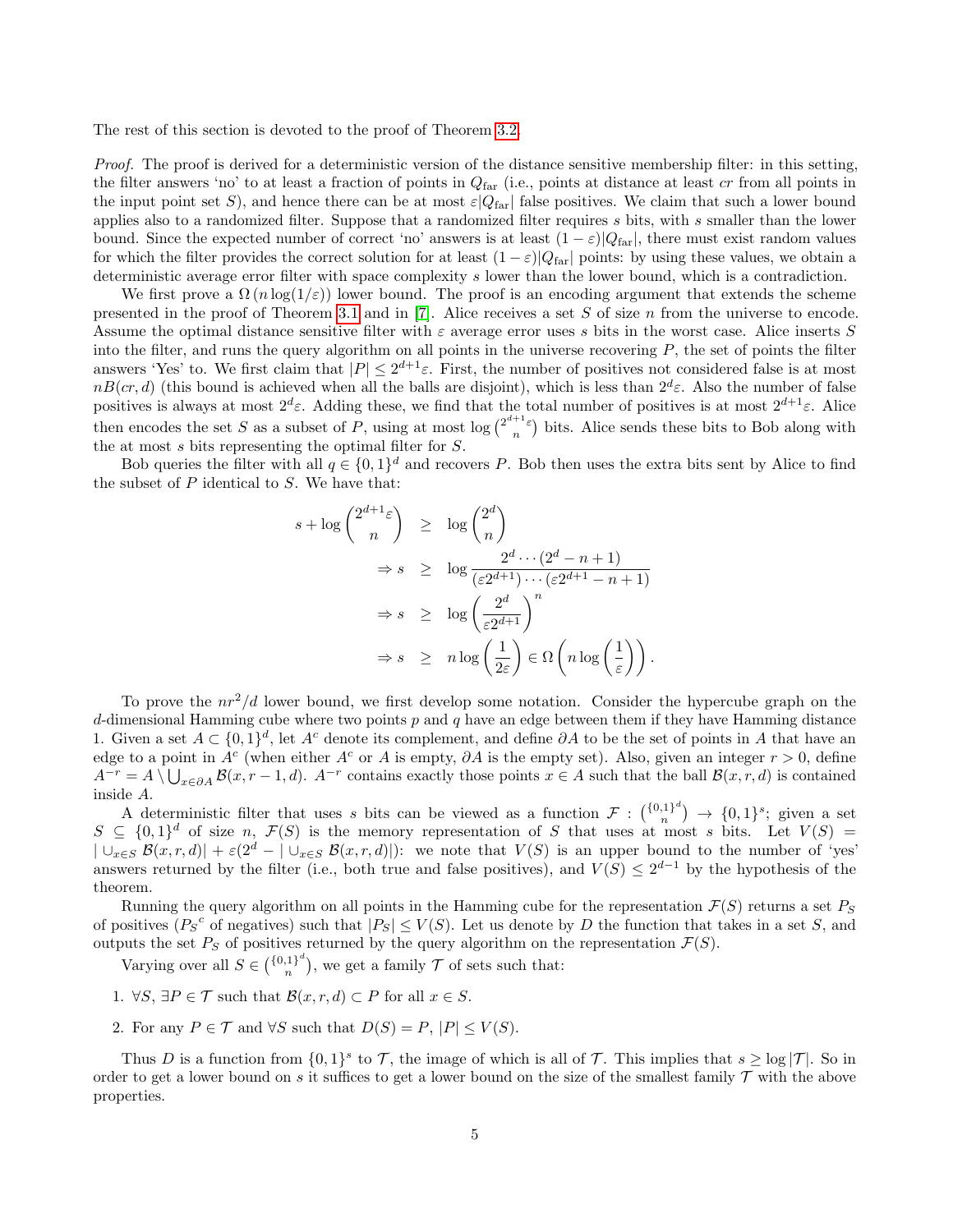Fix  $P \in \mathcal{T}$ . Define  $D^{-1}(P) = \{S : D(S) = P\}$ . Any ball of radius r around a point  $p \in S$  such that  $S \in D^{-1}(P)$  must be completely contained inside P. The maximum number of such points p is  $|P^{-r}|$ . Thus we get that  $|\bigcup_{S\in D^{-1}(P)} S| \leq |P^{-r}|$ . This implies that  $|D^{-1}(P)| \leq { |P^{-r}| \choose n}$ .

Since all possible sets (from  $\binom{\{0,1\}^d}{n}$  $\binom{n}{n}^{1}$ ) need to be covered, we get that  $|\mathcal{T}| \geq \binom{2^d}{n}$  $\binom{n}{n} / \binom{|P^{-r}|}{n}$ . We now need an upper bound on the size of  $|P^{-r}|$ . Lemma [3.1](#page-5-1) states that  $|P^{-r}| \leq 2^d e^{-2r^2/d}$ .

The proof of the lower bound in Theorem [3.2](#page-3-0) then follows by applying Lemma [3.1:](#page-5-1)

$$
|\mathcal{T}| \ge \binom{2^d}{n} / \binom{|P^{-r}|}{n}
$$

$$
\ge \left(\frac{e2^d}{|P^{-r}|}\right)^n
$$

$$
\ge e^{n(2r^2/d+1)},
$$

which implies that  $s \geq \log T = \Omega(nr^2/d)$ . Combining our bounds, we get that when  $n, r$  and c satisfy the condition that  $n(x,d) \leq 2^{d-2}$ , any filter must use  $\Omega(n(r^2/d + \log(1/\varepsilon)))$  bits in the worst case.

<span id="page-5-1"></span>LEMMA 3.1. Let S, P and r be as above. Then  $|P^{-r}| < 2^d e^{-2r^2/d}$ .

*Proof.* Note that  $P$  is the set of positives (after running the query algorithm on all points in the Hamming space) on the filter  $\mathcal{F}(S)$ . Thus we have that  $|P| \leq V(S) \leq 2^{d-1}$ . The size of  $P^{-r}$  increases as P increases, so we have that  $|P^{-r}|$  is at most max  $|A^{-r}|$ , where the maximum is taken over all sets A such that  $|A| = 2^{d-1}$ .

We will first prove that if  $|A| = 2^{d-1}$ , then max  $|A^{-r}|$  is at most  $B(d/2 - r, d)$  (the size of the Hamming ball of radius  $d/2 - r$ ). The proof is by induction (the statement is actually true for any  $r < d/2$ , not just the input parameter  $r$ , and so we will treat it as a variable).

For  $r = 1$ , the statement is that  $|A^{-1}|$  is maximized when A is the Hamming ball of radius  $d/2$ . This is the statement of Harper's theorem, also called the vertex-isoperimetric inequality [\[5\]](#page-15-10), that states that Hamming balls have the smallest vertex boundary among all sets of a given size.

Assume now that the statement is true for  $r = k$ , i.e., of all sets A such that  $|A| = 2^{d-1}$ , the one that maximizes  $|A^{-k}|$  is the Hamming ball of radius  $d/2$ . In this case, note that  $A^{-k}$  is the Hamming ball of radius  $d/2 - k$ .

Assume that the statement for  $r = k + 1$  is false, i.e., there is a set W (of size  $2^{d-1}$ ) such that  $|\mathcal{B}(0, d/2, d)^{-(k+1)}| < |W^{-(k+1)}|$ . Note that by the inductive hypothesis, we know that  $|\mathcal{B}(0, d/2, d)^{-k}| \geq |W^{-k}|$ .

However, the vertex-isoperimetric inequality can also be stated as: if a set  $W$  (that is not a ball) has size greater then or equal to that of the Hamming ball of radius R, then  $|W \cup \Gamma(W)|$  is larger than the size of Hamming ball of radius  $R + 1$ , where  $\Gamma(W)$  is the set of neighbors of W. Thus  $|\mathcal{B}(0, d/2, d)^{-(k+1)}| < |W^{-(k+1)}|$  actually implies  $|\mathcal{B}(0, d/2, d)^{-k}| < |W^{-k}|$ , which contradicts the inductive hypothesis.

Finally, we bound  $B(d/2 - r, d)$  using the following Chernoff-Hoeffding bound [\[17\]](#page-15-11) for binomial random variables:

If  $X_i$  denotes the outcome of the *i*th coin toss with an unbiased coin, and  $X = \sum_{i=1}^d X_i$ , then  $Pr[X \leq \mu - a] \leq$  $e^{-2a^2/d}$ , for all  $0 < a < \mu$ , where  $\mu = \mathbb{E}[X] = d/2$ . Let  $X \sim Bin(d, 0.5)$ . Now we have that

$$
|P^{-r}| \leq B(d/2 - r, d)
$$
  
=  $2^d P[X \leq d/2 - r]$   

$$
\leq 2^d e^{-2r^2/d}.
$$

# 3.2 Point-wise error

<span id="page-5-0"></span>The lower bound for the average case in Theorem [3.2](#page-3-0) also applies to a filter with point-wise error guarantees. A  $(r, c, \varepsilon)$ -filter with point-wise error  $\varepsilon$  is also a  $(r, c, \varepsilon)$ -filter with average error  $\varepsilon$ : if each point fails with probability ε, then a random point fails with probability ε. However, a stronger lower bound holds for point-wise error if the number of points  $n$  is not too large.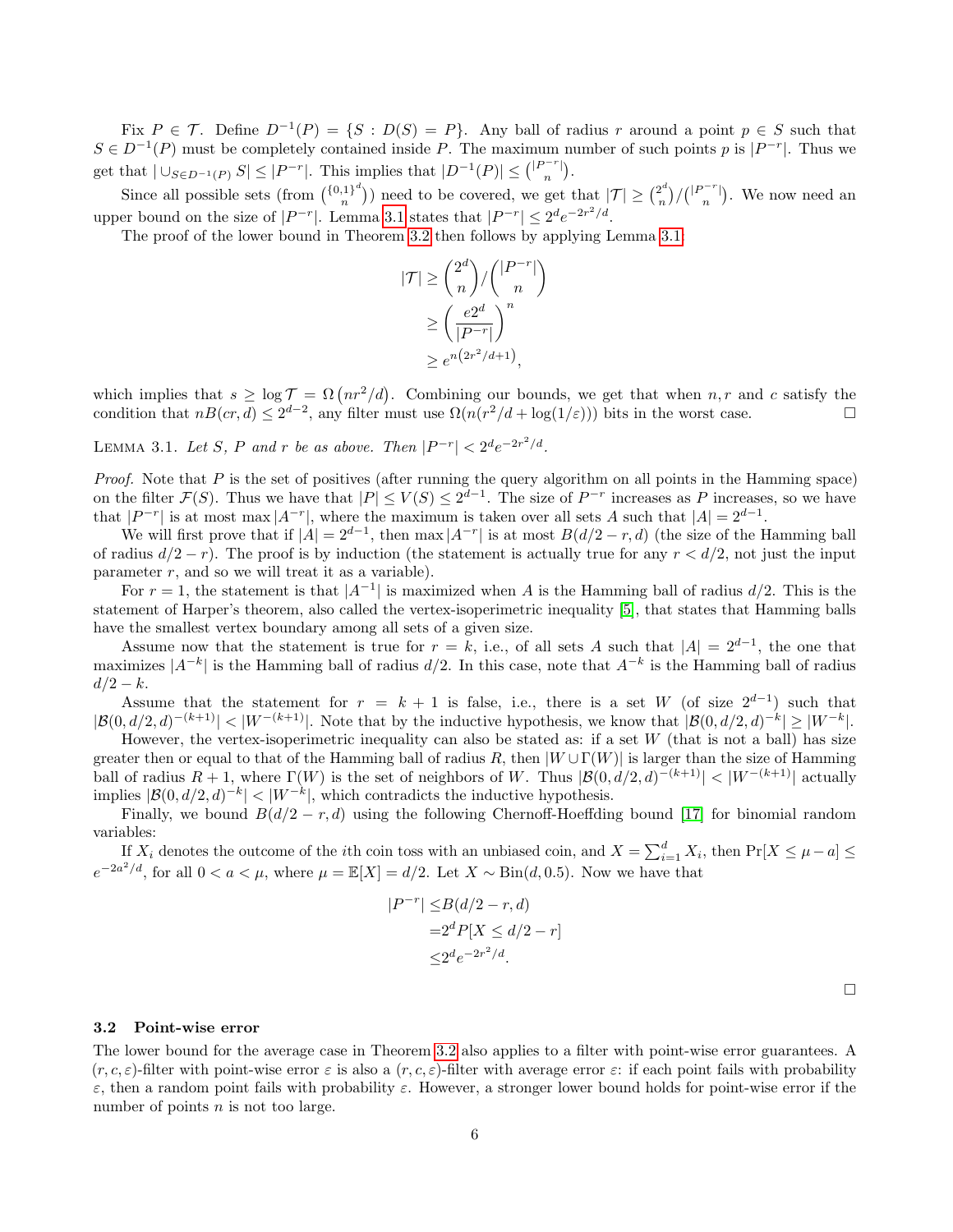THEOREM 3.3. Consider an  $(r, c, \varepsilon)$ -distance sensitive approximate membership filter with point-wise error on a set S of n points in  $\{0,1\}^d$ . Then, in the worst case, the filter must use:

- $\Omega\left(n\left(\frac{r^2}{d}+\log\frac{1}{\varepsilon}\right)\right)$  bits if  $nB-cr, d)/2^d < \varepsilon < 1/4$ .
- $\Omega\left(n\left(\frac{r}{c}+\log\frac{1}{\varepsilon}\right)\right)$  bits if  $nB(cr,\delta cr)/2^{\delta cr} < \varepsilon < 1/4$  for some constant  $\delta$ .

*Proof.* As already said, the first bound follows by applying Theorem [3.2](#page-3-0) since a  $(r, c, \varepsilon)$ -filter with point-wise error is also a  $(r, c, \varepsilon)$ -filter with average error.

We now prove the second claim. Observe that a filter for d-dimensional points with point-wise error  $\varepsilon$  is also a filter for d'-dimensional points with the same guarantees when  $d > d'$ . Then, the lower bound obtained by Theorem [3.2](#page-3-0) for dimension  $d' = \delta cr$ , for some small constant  $\delta$ , applies to dimension d, and it is also stronger since the lower bound in Theorem [3.2](#page-3-0) is decreasing in d. However, the new bound needs to meet the condition of Theorem [3.2:](#page-3-0) given a filter for dimension  $d' = \delta cr$ , then the condition states that  $nB-cr, \delta cr$  /2<sup> $\delta cr$ </sup> <  $\varepsilon$  < 1/4. The theorem follows.  $\Box$ 

We observe that the proof used to derive the stronger lower bound does not work for the average error measure: indeed, the average error rate relatively to a subspace (e.g.,  $\{0,1\}^{d'}$ ) can be much larger than the one in the complete space (i.e.,  $\{0,1\}^d$ ).

As we will see in the next section, there exists a filter that almost match the asymptotic lower bound if  $c \geq 2$ . However, if  $1 < c < 2$  and  $\varepsilon$  is sufficiently small, the upper bound has a  $O(1/(c-1)^2)$  overhead: although the upper bound is not optimal, the next theorem shows that a  $1/(c-1)$  overhead is unavoidable when  $1 < c < 2$ . To help in assessing the hypothesis in the theorem, we notice that, when  $c = 1 + \frac{1}{\sqrt{r}}$ , the theorem holds for  $n \leq 2^{\Theta(r)}$ ,

 $\varepsilon \leq 2^{-\Theta(r)}$ ,  $d = 2^{\Omega(\sqrt{r})}$  and it gives a  $\Omega(nr^{3/2})$  bound, whereas the previous theorem only gave  $\Omega(nr)$ . We note that the next theorem can be integrated with the previous Theorem [3.3](#page-5-0) to get an additive  $nr/c$  or  $nr^2/d$  more (according to the parameters).

THEOREM 3.4. Let  $c \leq 2$ ,  $\varepsilon \leq (c-1)/n$  be such that  $d(c-1) \geq ((c-1)/\varepsilon)^{6/(r(c-1))} + (r(c-1))^3$ . Consider an  $(r, c, \varepsilon)$ -distance sensitive approximate membership filter with point-wise error  $\varepsilon$  on a S set of n points in  $\{0, 1\}^d$ . Then, the filter requires

$$
\Omega\left(\frac{n}{c-1}\log\left(\frac{1}{\varepsilon}\right)\right)
$$

bits in the worst case.

Proof. The main idea of the proof is to use the optimal filter in a one-way randomized protocol between two players (Alice and Bob) to send an arbitrary element x of a given set S from Alice to Bob who must identify which element he has: It is known (See the indexing problem [\[15\]](#page-15-12)) that such a protocol requires  $\Omega$  (log |S|) bits if the protocol succeeds with probability at least 2/3 and the two players share random bits. The proof uses two families of error correcting codes,  $\mathcal C$  and  $\mathcal M$ , that are explained below. Without loss of generality we assume that they are known to both Alice and Bob (the code families can be constructed with a deterministic brute-force algorithm).

Let  $k = 1/(c-1)$ . The error correcting binary code C has  $m = 1/(n \varepsilon k)$  codewords, each one with length  $d_{\mathcal{C}} = d/k$  bits, weight  $w = r/k$  and minimum Hamming distance between two codewords at least  $\delta = r/k$ . [\[11,](#page-15-13) Theorem 6] shows that such a code exists of size at least

$$
\frac{d_{\mathcal{C}}^{w-\delta/2+1}}{\delta!} \geq \frac{(d(c-1))^{r(c-1)/2}}{(r(c-1))^{r(c-1)}}
$$

$$
\geq (d(c-1))^{r(c-1)/6}
$$

$$
\geq \frac{c-1}{\varepsilon}
$$

where in the third inequality we exploit the fact that  $d(c-1) \ge (r(c-1))^3$  and in the last step we use  $d(c-1) \ge ((c-1)/\varepsilon)^{6/(r(c-1))}.$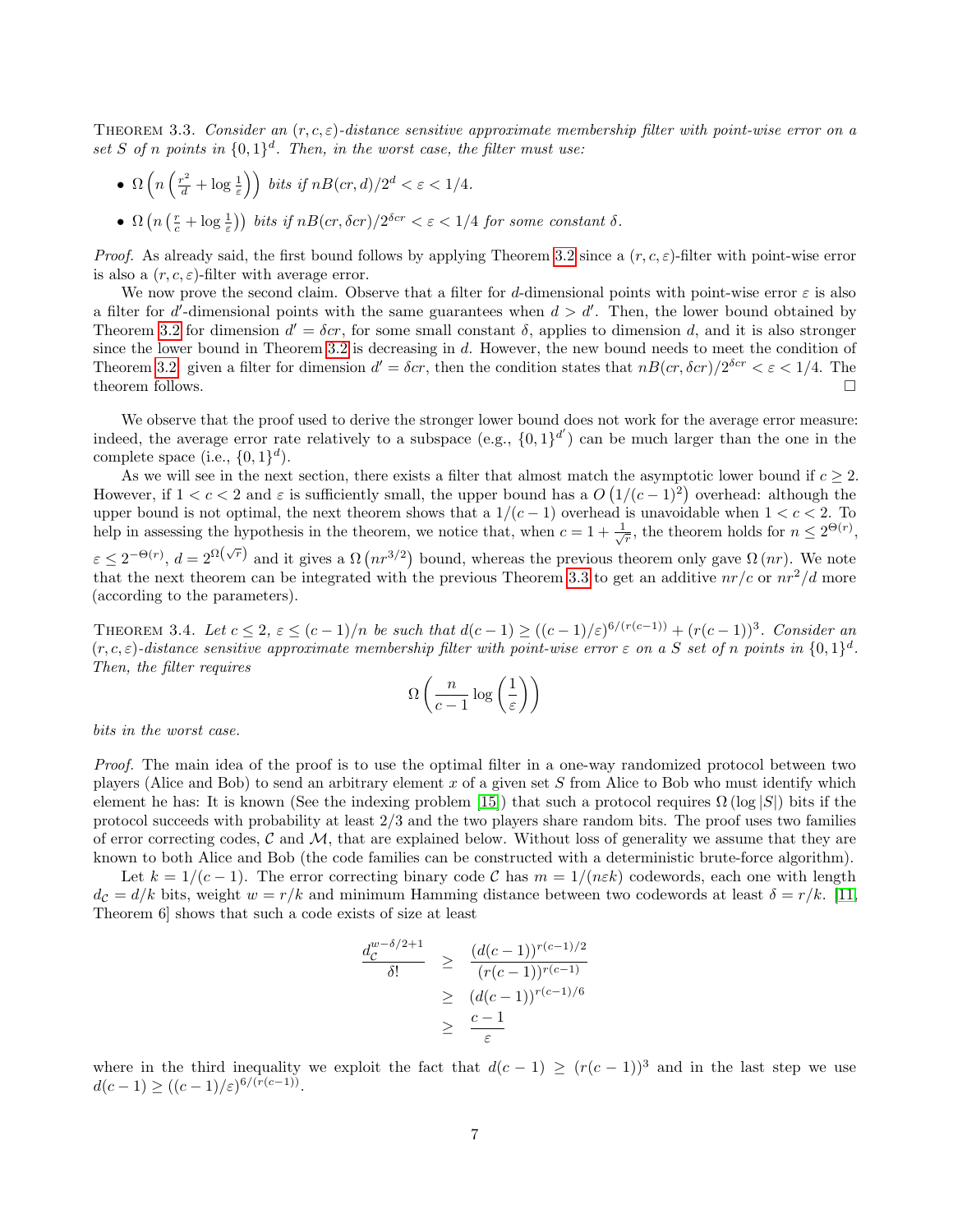The error correcting binary code  $\mathcal M$  has n codewords and minimum Hamming distance rc (there is no requirement on codewords weights); we let  $\mathcal{M} = \{m_1, \ldots, m_n\}$ . By the Gilbert-Varshamov [\[16\]](#page-15-14) bound such a code M exists with length  $d_{\mathcal{M}} = rc + \log n$ .

Alice arbitrary selects n codes  $x_i = (x_{i,1}, \ldots, x_{i,k-1})$  from the set  $\mathcal{C}^k$ . Then, she encodes each  $x_i$  into  $\hat{x}_i = x_{i,1} \cdot \ldots \cdot x_{i,k} \cdot z_0 \cdot m_i$ , where  $\cdot$  denotes the concatenation of binary sequences,  $z_0$  is a sequence of  $r/k = r(c-1)$ zeros, and  $m_i \in \mathcal{M}$ . The length of each  $\hat{x}_i$  is  $d_x = kd_c + d_{\mathcal{M}} + r/k = d + \log n + r(2c - 1)$ . Finally, Alice inserts  $\hat{x}_0, \ldots, \hat{x}_{n-1}$  into the optimal filter and sends the filter to Bob using  $S(n, d_X, c, r)$  bits.

We now show that Bob can reconstruct each codeword  $x_i$  by querying the filter at most  $1/\varepsilon$  times. Codeword  $x_{i,1}$  is obtained by performing a query with  $q = q' \cdot z_2 \cdot z_3 \cdot m_i$  for every possible codeword  $q' \in \mathcal{C}$ , where  $z_2$  is a sequence of  $(k-1)\delta = (k-1)r(c-1)$  zeros,  $z_3$  is a sequence of  $r/k$  ones, and  $m_i \in \mathcal{M}$ . The distance between  $q'$ and any  $\hat{x}_j$  in the filter is  $D(\hat{x}_j, q) = D(x_{j,1}, q') + D(x_{j,2} \cdot \ldots \cdot x_{i,k}, z_2) + D(z_0, z_3) + D(m_j, m_i)$ . It holds that:

- 1.  $D(x_{i,1}, q') \ge r(c-1)$  if  $q \neq x_{i,1}$  and 0 otherwise;
- 2.  $D(x_{i,2} \tldots x_{i,k}, z_1) = (k-1)r(c-1) = r r(c-1)$  since each codeword in C has weight  $r(c-1)$ ;
- 3.  $D(z_0, z_3) = r(c-1);$
- 4.  $D(m_i, m_i) \geq rc$  if  $m_i \neq m_i$  and 0 otherwise.

Therefore,  $D(\hat{x}_j, q) = r$  if  $x_{i,1} = q'$  and  $m_i = m_j$ , and  $D(\hat{x}_j, q) \geq rc$  otherwise. A similar procedure holds for computing  $x_{i,j}$  for each i and j.

Bob performs mk queries per  $x_i$  and  $nkm = 1/\varepsilon$  queries in total. The expected number of wrong queries is then 1 and, if the protocol is repeated independently, there is a constant probability that all queries succeed. Since Bob is able to reconstruct an entry from the set  $S = \mathcal{C}^{nk}$ , by the aforementioned result in [\[15\]](#page-15-12), we have

$$
S(n, d_x, c, r, \varepsilon) \geq \Omega(\log S)
$$
  
\n
$$
\geq \Omega(\log |\mathcal{C}|^{nk})
$$
  
\n
$$
\geq \frac{n}{c-1} \log(1/\varepsilon).
$$

 $\Box$ 

#### <span id="page-7-0"></span>4 Upper bounds

In this section we propose distance sensitive approximate membership filters with point-wise and average errors. We start in Section [4.1](#page-7-1) by introducing the concept of vector signature. It can be seen as a succinct version of CountSketch [\[8\]](#page-15-3), where we have thrown away information not required for answering distance sensitive approximate membership queries. In Sections [4.2](#page-14-0) and [4.3,](#page-14-1) we then show how to use vector signatures to derive almost-optimal approximate membership filters with point-wise and average errors respectively.

#### <span id="page-7-1"></span>4.1 Vector signatures

A vector signature is a suitable function mapping a vector from  $\{0,1\}^d$  into  $O\left(\frac{r}{(c-1)}+\left(\frac{c}{c-1}\right)^2\log\left(\frac{1}{\varepsilon}\right)\right)$  bits. The key feature of vector signatures is that a suitable function of the signatures of two vectors  $x$  and  $y$  is smaller than or equal to a certain threshold  $\Psi$  if  $D(x, y) \leq r$ , while it is larger than  $\Psi$  with probability  $1 - \varepsilon$  if  $D(x, y) \geq cr$ , as formalized in Theorem [4.1.](#page-8-0)

**Signature construction.** The construction of the signature uses four parameters  $m$ ,  $c_{mod}$ ,  $c_{div}$  and  $\delta$  that all depend on r, c and  $\varepsilon$ . Their values will be provided later.

Let M be a  $m \times d$  random matrix with entries chosen as follows. For each  $i \in \{1, ..., m\}, j \in \{1, ..., d\},$  let  $M_{i,j}$  denote the element in the ith row and jth column of M, and let  $m_i$  denote the ith row. Every entry of M is initially set to 0. Then each column j of M is constructed by performing  $\delta = O(1 + (c/r) \log(1/\varepsilon))$  updates, where each update is defined by the following three steps:

1. Select s independently and uniformly from  $\{-1, 1\}$ .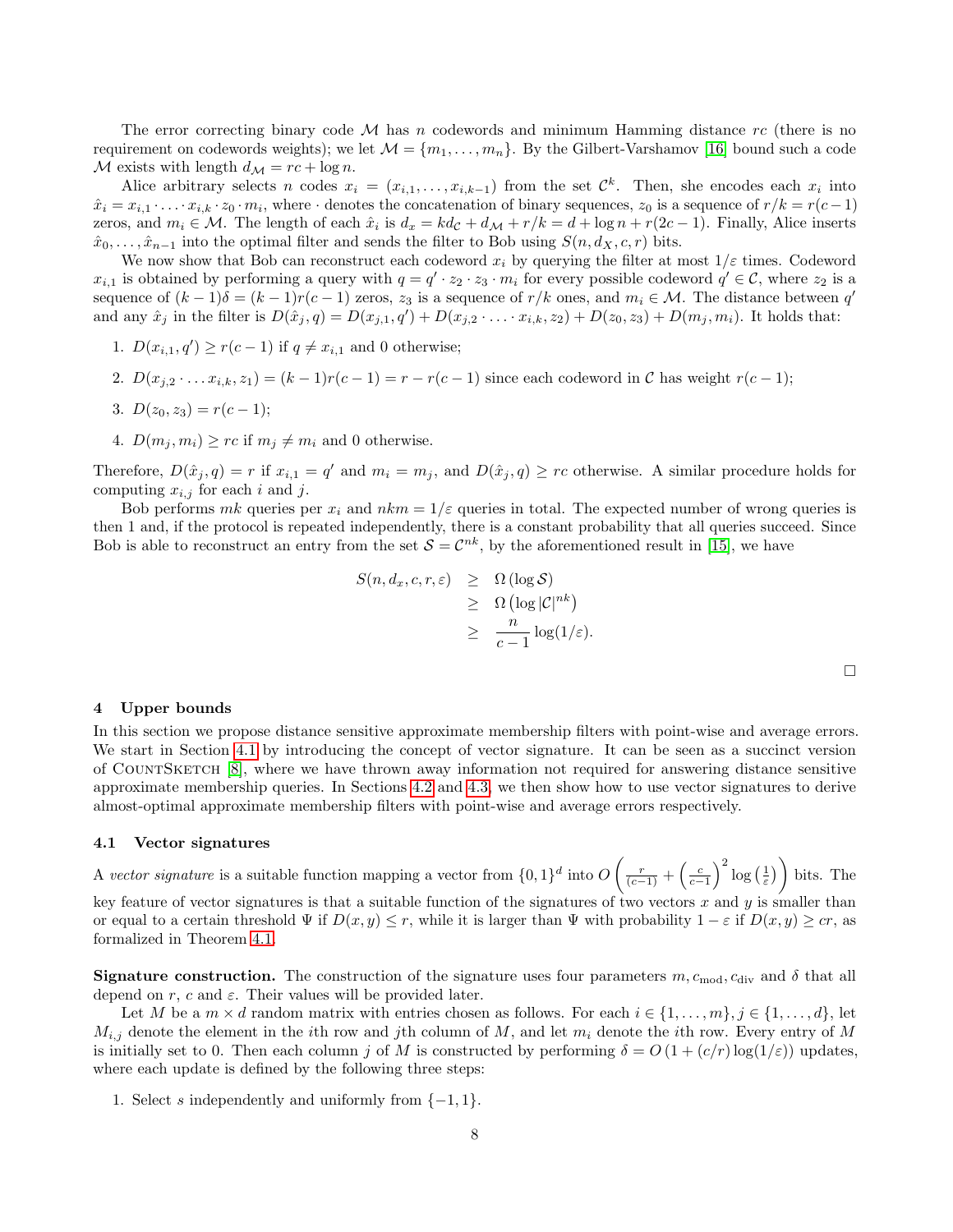- 2. Select a row i uniformly at random from  $\{1, \ldots, m\}$ .
- 3. Update the entry at  $M_{i,j}$  by adding s.

We let  $u_i$  denote the number of updates performed on all entries of row  $m_i$ ; we have that  $||m_i||_1 \leq u_i$  (equality may not hold since two updates can affect the same entry and cancel each other).

For notational simplicity, we introduce the mod<sup>∗</sup> operator: it is similar to the standard modulo operator, but it maps into the range  $[-\lfloor c_{\text{mod}}/2 \rfloor, \lceil c_{\text{mod}}/2 \rceil)$  (the range is symmetric around zero when  $c_{\text{mod}}$  is even). Specifically,

$$
\alpha \mod_* c_{\text{mod}} = \left( \left( \alpha + \left\lfloor \frac{c_{\text{mod}}}{2} \right\rfloor \right) \mod c_{\text{mod}} \right) - \left\lfloor \frac{c_{\text{mod}}}{2} \right\rfloor,
$$

where mod denotes the standard modulo operation into  $[0, c_{mod})$ .

Let  $c_{\text{div}}, c_{\text{mod}}$  be suitable values with asymptotic value  $O(c)$ . The *signature* of a vector  $x \in \{0,1\}^d$  is then the m-dimensional vector  $\sigma(x)$  defined by

$$
\sigma(x)_i = \left\lfloor \frac{(Mx)_i \mod \mathcal{E}_{\text{mod}}}{c_{\text{div}}} \right\rfloor.
$$

Intuitively, the signature is a COUNTSKETCH where we remove large values with  $mod_* c_{mod}$ , and remove the less significant bits with the division by  $c_{\text{div}}$ .

The gap vector between vectors x and y is the m-dimensional vector  $\Gamma(x, y)$  where the ith entry is

<span id="page-8-0"></span>
$$
\Gamma(x, y)_i = c_{\text{div}} \left( \sigma(x)_i - \sigma(y)_i \mod m \right).
$$

Finally, we refer to  $\gamma(x, y) = ||\Gamma(x, y)||_1$  as the gap between x and y.

The following theorem describes the main property of signature vectors.

THEOREM 4.1. Let  $m = O\left(\frac{r}{(c-1)} + \left(\frac{c}{c-1}\right)^2 \log\left(\frac{1}{\varepsilon}\right)\right), \ \delta = O\left(1 + \frac{c}{r} \log(1/\varepsilon)\right), \ c_{div} = O\left(c\right), \ and \ c_{mod} = O\left(c\right) \ be$ suitable values. Then, there exists a value  $\Psi = O(\delta r)$ , such that for each pair of vectors  $x, y \in \{0, 1\}^d$ .

- if  $D(x, y) \leq r$ , then  $\gamma(x, y) \leq \Psi$ ;
- if  $D(x, y) > cr$ , then  $\gamma(x, y) > \Psi$  with probability at least  $1 \varepsilon$ .

We split the proof of Theorem [4.1](#page-8-0) into two cases depending on the value of the approximation factor c: we first target constant approximation factors, and then we focus on larger values. In the following proofs, we assume for notational convenience that two given vectors x and y differ on the first  $D(x, y)$  positions. We let x' and y' denote the prefix of length  $D(x, y)$  of x and y (i.e., the positions where they differ), M' denote the first  $D(x, y)$ columns of M,  $m'_i$  the *i*<sup>th</sup> row of M', and  $u'_i$  the number of updates affecting  $m'_i$ .

**Proof of Theorem [4.1](#page-8-0) with c = O(1).** For the case  $c = O(1)$ , we set the following parameters:

$$
m = \left[24 \frac{c^2}{c-1} \max \left\{r, \frac{2}{c-1} \log \left(\frac{1}{\varepsilon}\right)\right\}\right],
$$
  
\n
$$
c_{\text{div}} = 1,
$$
  
\n
$$
c_{\text{mod}} = 2,
$$
  
\n
$$
\delta = 1,
$$
  
\n
$$
\Psi = r.
$$

Note that the above values are consistent with the asymptotic values stated in Theorem [4.1](#page-8-0) since  $c = O(1)$ . With these values, the signature definition simplifies to

$$
\sigma(x)_i = (Mx)_i \text{ mod}_* 2,
$$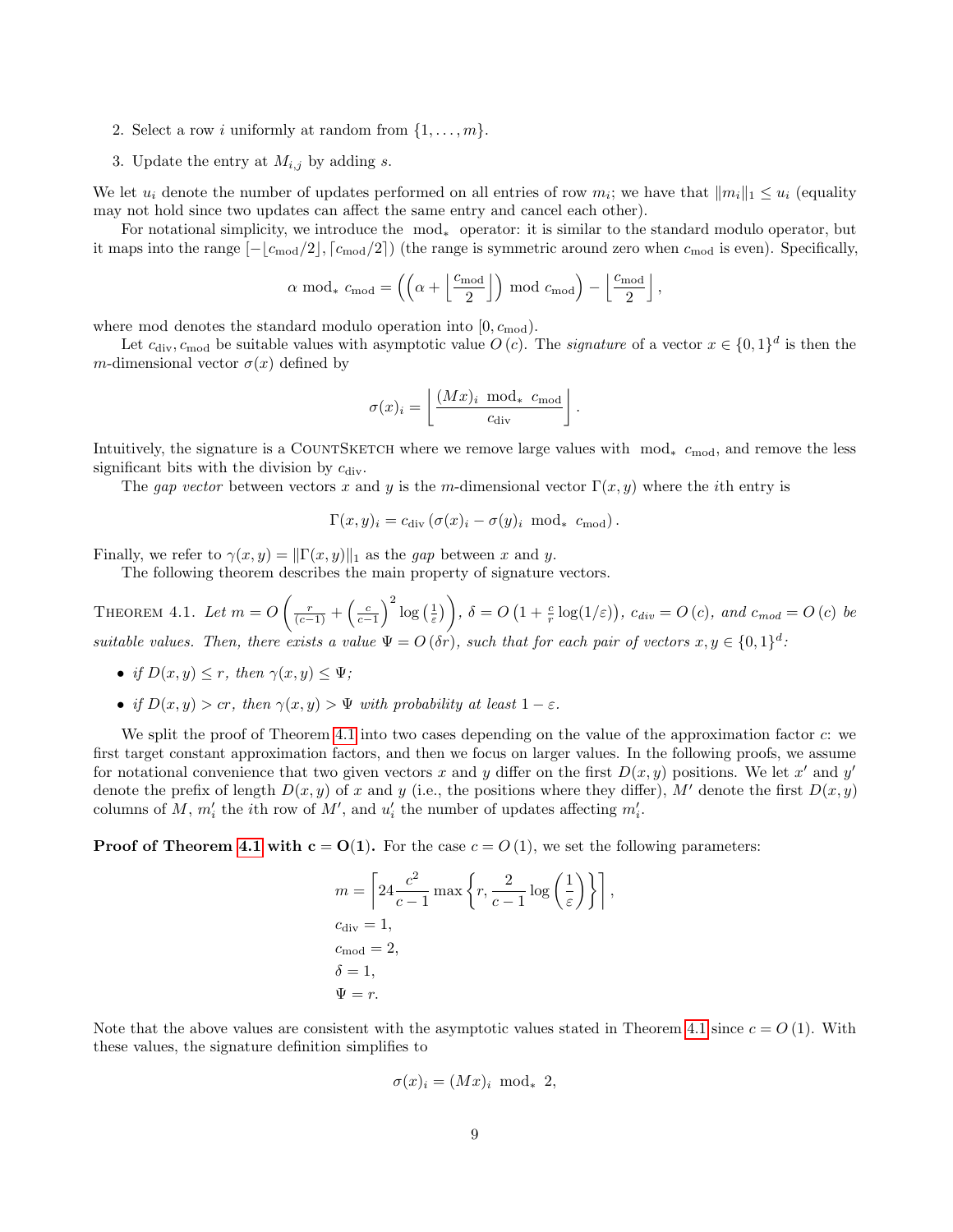where each column of M is a random vector with exactly one entry in  $\{-1,1\}$  and the remaining  $m-1$  entries set to zero. Then, the gap vector becomes:

$$
\Gamma(x,y)_i = M(x-y)_i \mod_* 2 = M'(x'-y')_i \mod_* 2.
$$

The first equality is true because there is no rounding if  $c_{\rm div} = 1$ , and  $\sigma$  is a linear function of x and y. The second one follows since the bit positions where  $x$  and  $y$  are equal do not affect the gap vector.

When  $D(x, y) \le r$ , M' contains at most r entries in  $\{-1, 1\}$  and hence  $\gamma(x, y) = ||M'(x' - y')||_1 \le r$ , proving the first part of Theorem [4.1.](#page-8-0)

Consider now the case  $D(x, y) \geq cr$ . The second part of Theorem [4.1](#page-8-0) follows by two claims:

Claim 1: With probability at least  $1 - \varepsilon$ , there are more than r rows of M' affected by an odd number of updates; we refer to these rows as odd rows.

*Claim 2:* If  $m'_i$  is an odd row, then  $|\Gamma(x, y)_i| = 1$ .

The two claims imply that  $\gamma(x,y) = \sum_{i=1}^{m} |\Gamma_i(x,y)| > r = \Psi$  and hence Theorem [4.1](#page-8-0) follows. The following Lemmas [4.1](#page-9-0) and [4.2](#page-9-1) show that the above claims hold.

<span id="page-9-0"></span>LEMMA 4.1. (CLAIM 1) Let x, y be two input vectors in  $\{0,1\}^d$ , and let M' be the sub-matrix of M associated with the positions where x and y differ. If x and y have distance at least  $cr$ , then there are more than  $r$  odd rows in M' with probability at least  $1 - \varepsilon$ .

*Proof.* Consider the  $D(x, y)$  updates used in the construction of M'. If after the first  $D(x, y) - cr$  updates there are more than  $(c+1)r$  rows with an odd number of updates, then the theorem follows: indeed, the remaining cr updates can decrease the number of odd rows by at most cr.

Suppose now that there are  $Y_o \le (c+1)r$  odd rows after the first  $D(x, y) - cr$  updates, and consider the last cr updates. Let  $Y_j$ , with  $j \in \{1, \ldots c\}$  be a random variable set to 1 if the jth update affects an odd row, which then becomes an even row;  $Y_i$  is set to 0 otherwise. The probability that  $Y_j = 1$  is  $p \le (Y_o + j - 1)/m \le 3cr/m$ since there can be at most  $Y_o + j - 1$  odd rows before the jth update: the initial  $Y_o$  odd rows and the rows affected by the previous j – 1 updates. Let  $Y = \sum_{j=1}^{cr} Y_j$ . The expected value of Y is  $\mu = pcr \leq 3 (cr)^2/m$ . Let  $\eta = (c-1)r/(2\mu) - 1$  (note that  $\eta \ge 0$ ). By a Chernoff bound, we have

$$
\Pr[Y \ge (c-1)r/2] = \Pr[Y \ge \mu(1+\eta)] \le e^{-\eta^2 \mu/2}
$$

$$
\le e^{-\left(\left(\frac{c-1}{c}\right)^2 \frac{m}{24} + \frac{3(cr)^2}{2m} - \frac{(c-1)r}{2}\right)}
$$

$$
\le e^{-\left(\left(\frac{c-1}{c}\right)^2 \frac{m}{24} - \frac{(c-1)r}{2}\right)}
$$

$$
\le \varepsilon.
$$

Therefore, with probability at least  $1 - \varepsilon$ , there are  $Y < (c - 1)r/2$  updates that affect odd rows and make them even. It follows that the number of odd rows after all updates is then  $Y_0 + (cr - Y) - Y \geq cr - 2Y > r$ .  $\Box$ 

<span id="page-9-1"></span>LEMMA 4.2. (CLAIM 2) If row  $m'_i$  is odd, then  $|\Gamma_i(x,y)| = 1$ .

*Proof.* When  $\delta = 1$ , there is one update per column and the number of non zero entries in  $m'_i$  coincides with the number of updates (this may not happen if  $\delta > 1$ ). Let  $h_1, \ldots, h_{u_i}$  denote the  $u_i$  non zero entries in  $m'_i$ . We have that  $m_i(x'-y') = \sum_{j=1}^{u_i} M'_{i,h_j}(x'_{h_j} - y'_{h_j})$ . Since  $(x'_{h_j} - y'_{h_j})$  and  $M'_{i,j}$  are in  $\{-1,1\}$  and since  $u_i$  is odd, then the sum must be odd and  $|\Gamma_i(x, y)| = |m'_i(x'-y') \mod i|2| = 1.$ 

**Proof of Theorem [4.1](#page-8-0) for**  $c = 1 + \Omega(1)$ **.** Let  $\beta = 15/(p_1p_2)^2$  where  $p_1$  and  $p_2$  are suitable constants  $(p_1 = 0.9,$  $p_2 = 0.094$ ). The proof presented here holds for  $c \geq \sqrt{5\beta/(4p_2^2)} \approx 545$ . We believe that a smaller approximation factor c can be obtained with a more careful analysis of the constants. The parameters used in the signature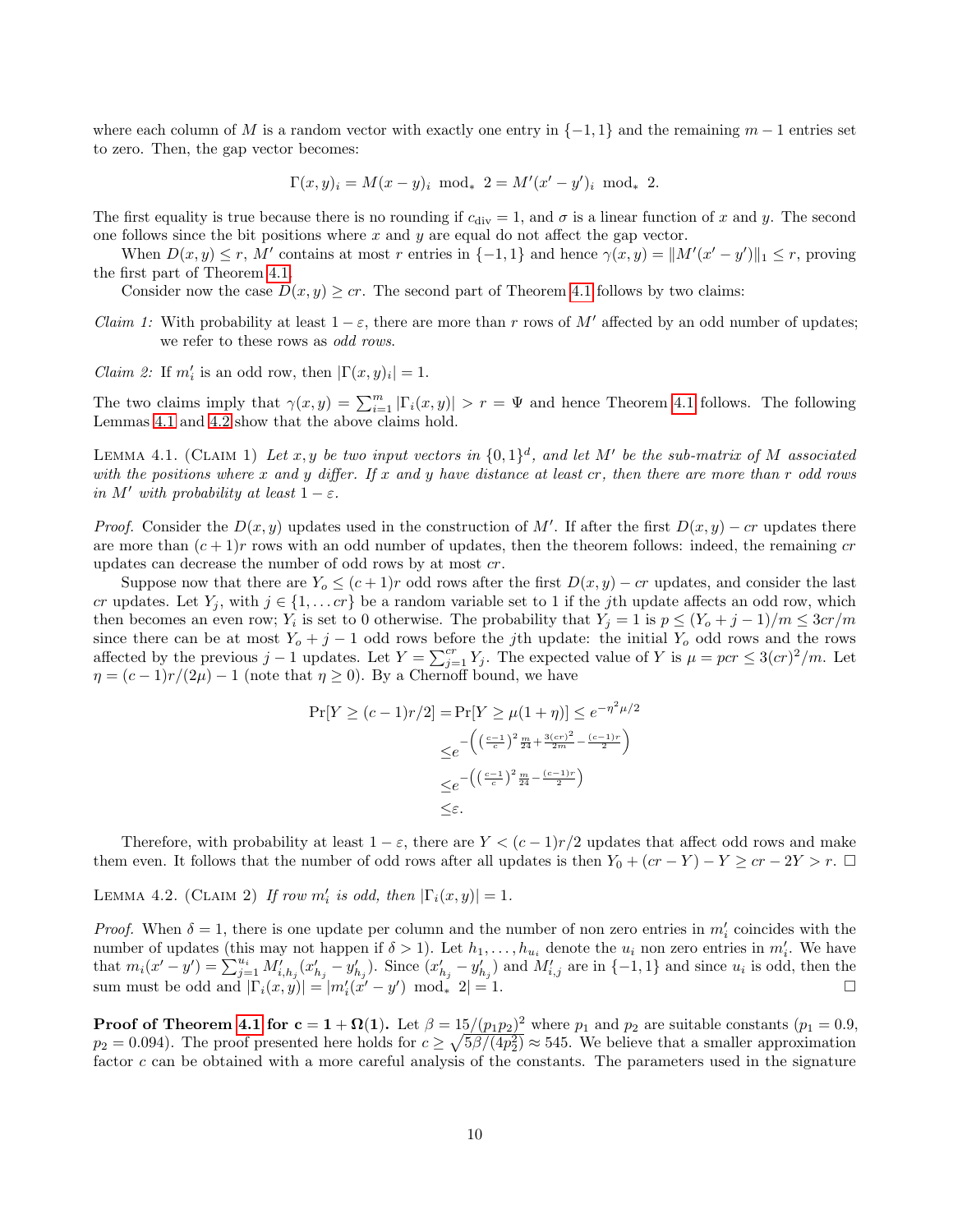construction are set as follows:

$$
m = \left\lceil \beta \max\left\{ \frac{r}{c}, \log\left(\frac{2}{\varepsilon}\right) \right\} \right\rceil,
$$
  
\n
$$
c_{\text{div}} = \frac{2c}{\sqrt{5}\beta},
$$
  
\n
$$
c_{\text{mod}} = 8c,
$$
  
\n
$$
\delta = \left\lceil \frac{c}{r} \log\left(\frac{2}{\varepsilon}\right) \right\rceil,
$$
  
\n
$$
\Psi = \delta r + \max\left\{r, c \log\left(\frac{2}{\varepsilon}\right)\right\}.
$$

Note that the above values are consistent with the asymptotic values stated in Theorem [4.1](#page-8-0) since  $c = 1 + \Omega(1)$ . In contrast to the  $c = O(1)$  case, the gap vector and the gap cannot be expressed as a function of only the positions where x and y differ (i.e.,  $x'$  and  $y'$ ). In fact, due to the division by  $c_{\text{div}}$  and the floor operation, the gap vector may depend on the positions where x and  $y$  coincide. However, we can still provide upper and lower bounds on the gap that depend only on  $x'$  and  $y'$ . Indeed, it holds that:

<span id="page-10-0"></span>
$$
|\Gamma_i(x, y)| > |m_i'(x' - y') \mod * c_{\text{mod}}| - c_{\text{div}}
$$
  

$$
|\Gamma_i(x, y)| < |m_i'(x' - y') \mod * c_{\text{mod}}| + c_{\text{div}}.
$$
  
(4.1)

Suppose  $D(x, y) \leq r$ , then by [\(4.1\)](#page-10-0) the gap can be upper bounded as follows:

$$
\gamma(x, y) = \sum_{i=1}^{m} |\Gamma_i(x, y)|
$$
  
\n
$$
\leq \sum_{i=1}^{m} (|m'_i(x' - y') \mod * c_{\text{mod}}| + c_{\text{div}})
$$
  
\n
$$
\leq c_{\text{div}} m + \sum_{i=1}^{m} |m'_i(x' - y')|
$$
  
\n
$$
\leq \max \left\{ r, c \log \left( \frac{2}{\varepsilon} \right) \right\} + \delta r = \Psi.
$$

In the third step, it is crucial to use  $mod_*$  instead of mod since it guarantees that  $|\alpha| \mod * c_{mod}| \leq |\alpha|$ . The last step is true since entries in  $x' - y'$  are in  $\{-1, 1\}$  and M' contains at most  $\delta r$  non-zero entries. The first part of Theorem [4.1](#page-8-0) follows.

Suppose now that  $D(x, y) \geq cr$ . We say that row  $m'_i$  is dense if the number of updates  $u_i$  is at least  $4\delta D(x, y)/(5m)$ . The proof that the gap is larger than  $\Psi$  with probability at least  $1 - \varepsilon$  relies on the following claims:

*Claim 3:* With probability at least  $1 - \varepsilon/2$ , the number of dense rows is at least  $p_1m$ .

*Claim 4:* With probability at least  $p_2$ , we have  $|\Gamma_i(x, y)| > 2c/\sqrt{5\beta}$  for a dense row  $m'_i$ .

*Claim 5:* With probability at least  $1 - \varepsilon$ , there are at least  $0.89p_1p_2m$  rows such that  $|\Gamma_i(x, y)| > 2c/\sqrt{5\beta}$ .

Then, we have that  $\gamma(x,y) = \sum_{i=1}^m |\Gamma_i(x,y)| > 0.89p_1p_2m2c/\sqrt{5\beta} > 3 \max\{r, c \log(\frac{2}{\varepsilon})\} > \Psi$  since  $m =$  $\lceil \beta \max\{r/c, \log(2/\varepsilon)\}\rceil$  and  $\beta = 15/(p_1p_2)^2$ . Thus, the second part of Theorem [4.1](#page-8-0) follows.

<span id="page-10-1"></span>Before proving the claims in Lemmas [4.6-](#page-13-0)[4.8,](#page-13-1) we introduce three technical lemmas. Lemma [4.3](#page-10-1) gives a load bound on a balls and bins problem by using the bounded differences method to manage dependent random variables. Lemma [4.4](#page-11-0) bounds the probability of a sum of {−1, 1} random variables to be in a specified interval after a modular operation. Finally, Lemma [4.5](#page-12-0) gives a lower bound on the tail distribution of the sum of  $\{-1, 1\}$ random variables by leveraging the Berry-Esseen theorem.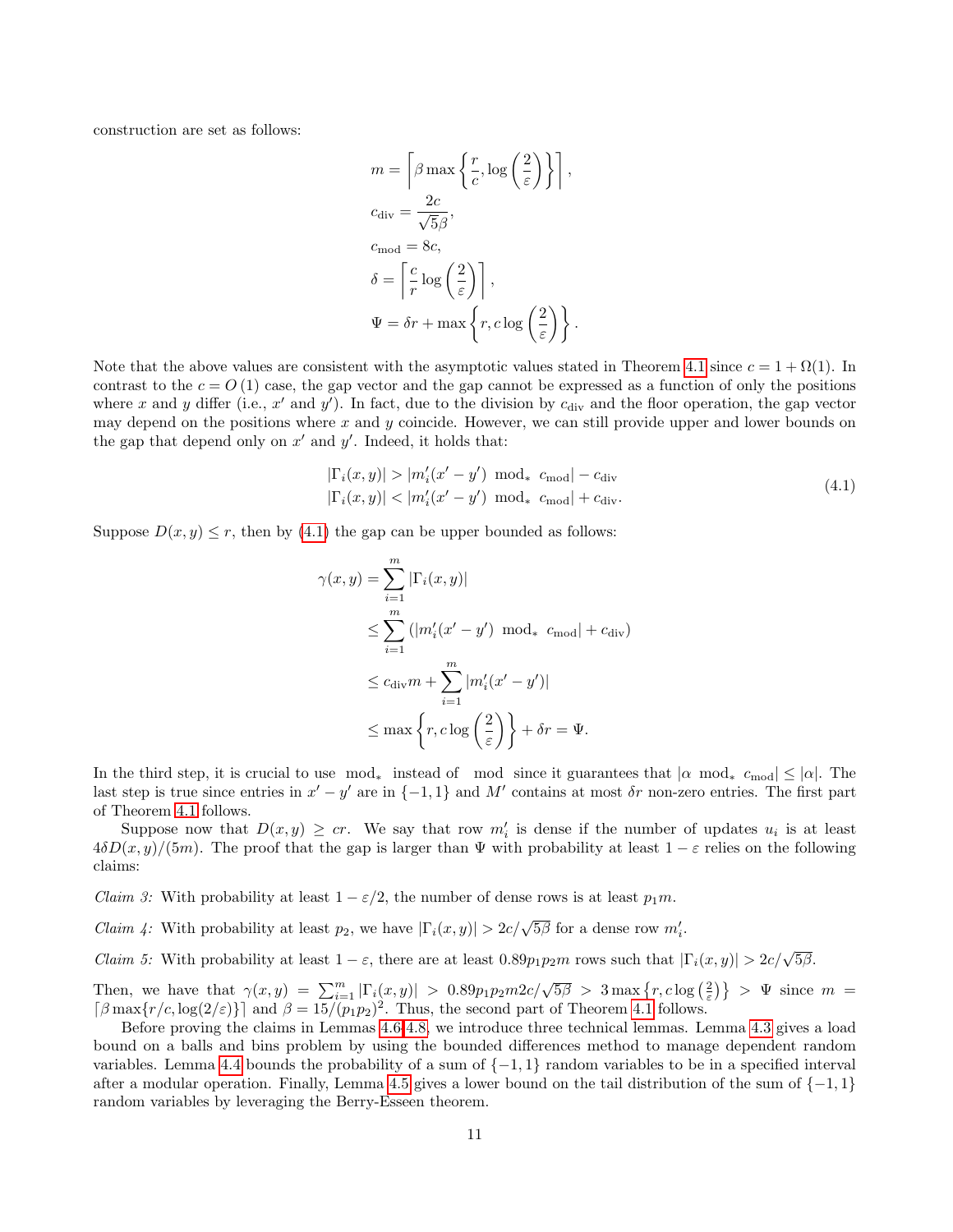LEMMA 4.3. Consider p balls thrown uniformly and independently at random into q bins, with  $p \geq q$ . For every  $\alpha > 0$  with probability at least  $1 - \varepsilon$ , there are more than  $q\left(1 - e^{-\alpha} - \sqrt{\log(1/\varepsilon)/(2q)}\right)$  bins with at least  $(p/q)\left(1-\sqrt{2\alpha q/p}\right)$  balls.

*Proof.* For every  $i \in \{1, ..., p\}$  and  $j \in \{1, ..., q\}$ , define the following random variable:

$$
X_{i,j} = \begin{cases} 1 \text{ if ball } i \text{ landed in bin } j \\ 0 \text{ otherwise} \end{cases}
$$

Let also  $X_j = \sum_{i \in [p]} X_{i,j}$  be the number of balls in the jth bin; the expected value of  $X_j$  is  $\mu = p/q$  for each j. Since the balls are thrown independently a Chernoff bound gives:

$$
\Pr\left[X_j \le \mu\left(1 - \sqrt{2\alpha/\mu}\right)\right] \le e^{-\alpha}
$$

Consider now the random variable  $Y_i$ :

$$
Y_j = \begin{cases} 1 \text{ if } X_j > \mu \left( 1 - \sqrt{2\alpha/\mu} \right) \\ 0 \text{ otherwise} \end{cases}
$$

Let  $Y = \sum_{j=1}^q Y_j$ ; we use  $Y_{Y_1, \dots, Y_q}$  to denote the actual value of Y with the specified values. Since there is dependency among the  $Y_i$ , we use the method of bounded differences [\[10\]](#page-15-15) to bound the tail distribution, instead of a Chernoff bound. The random variable Y satisfies the Lipschitz property with constant 1, that is:

$$
|Y_{Y_1,...,Y_i,...,Y_q}-Y_{Y_1,...,Y'_i,...,Y_q}|=|Y_i-Y'_i|\leq 1
$$

whenever  $Y_i \neq Y'_i$  for every  $i \in \{1, ..., q\}$ . By the method of bounded differences [\[10,](#page-15-15) Corollary 5.2], we get  $Pr[Y \le E[Y] - t] \le e^{-2t^2/q}$ , and then  $Pr[Y > E[Y] - t] \ge 1 - \varepsilon$  if  $t = \sqrt{(q/2) \log(1/\varepsilon)}$ . Since  $E[Y] \ge q \left(1 - \Pr\left[X_j \le \mu\left(1 - \sqrt{2\alpha/\mu}\right)\right]\right) \ge q(1 - e^{-\alpha})$ , the claim follows.

<span id="page-11-0"></span>LEMMA 4.4. Consider a sequence  $s_1, \ldots, s_k$  of independent and evenly distributed random variables in  $\{1, -1\}$ , and an arbitrary value  $q \in \mathbb{N}$ . Let  $S = \sum_{i=1}^{k} s_i$  and  $S_q = S \mod* q$ . Then for all values a, b such that  $0 \le a < b \le \lceil q/2 \rceil$ and  $b - a \geq q/3$ , we have:

<span id="page-11-1"></span>
$$
\frac{\Pr[|S| \ge a]}{2} < \Pr[a \le |S_q| < b] < \Pr[|S| \ge a].\tag{4.2}
$$

*Proof.* Let  $k' = k/q$  and assume for the sake of simplicity that k' is an integer, and that q, b and a are even (the proof extends to the general case with minor adjustments). We define the following four quantities:

$$
H_1 = \sum_{\ell=0}^{k'-1} \Pr [\ell q + a \le |S| < \ell q + b];
$$
\n
$$
H_2 = \sum_{\ell=0}^{k'-1} \Pr [\ell q + b \le |S| \le (\ell+1)q - b];
$$
\n
$$
H_3 = \sum_{\ell=0}^{k'-1} \Pr [(\ell+1)q - b < |S| \le (\ell+1)q - a];
$$
\n
$$
H_4 = \sum_{\ell=0}^{k'-1} \Pr [(\ell+1)q - a < |S| < (\ell+1)q + a].
$$

Standard computations show that:  $Pr[a \leq |S_q| < b] = H_1 + H_3$  and that  $Pr[|S| \geq a] = H_1 + H_2 + H_3 + H_4$ . We then have that  $Pr[a \leq |S_q| < b] < Pr[|S| \geq a]$ , and the right side of the inequality in [\(4.2\)](#page-11-1) follows.

We now focus on the other side of the inequality. We prove that  $H_1 \geq H_2 + H_4$ . The random variable S has value i, with  $i \in [-k, k]$  if there are  $(k + i)/2$  terms set to  $+1$  and  $(k - i)/2$  terms set to  $-1$ . If  $k + i$  is odd, this cannot happen and hence  $Pr[S = i] = 0$ . On the other hand, if  $k + i$  is even, we have  $Pr[S = i] = {k \choose (k+i)/2} \frac{1}{2^k}$  since the  $s_i$  terms are independent and evenly distributed. Note that  $Pr[S = i]$  is decreasing for the even values of i.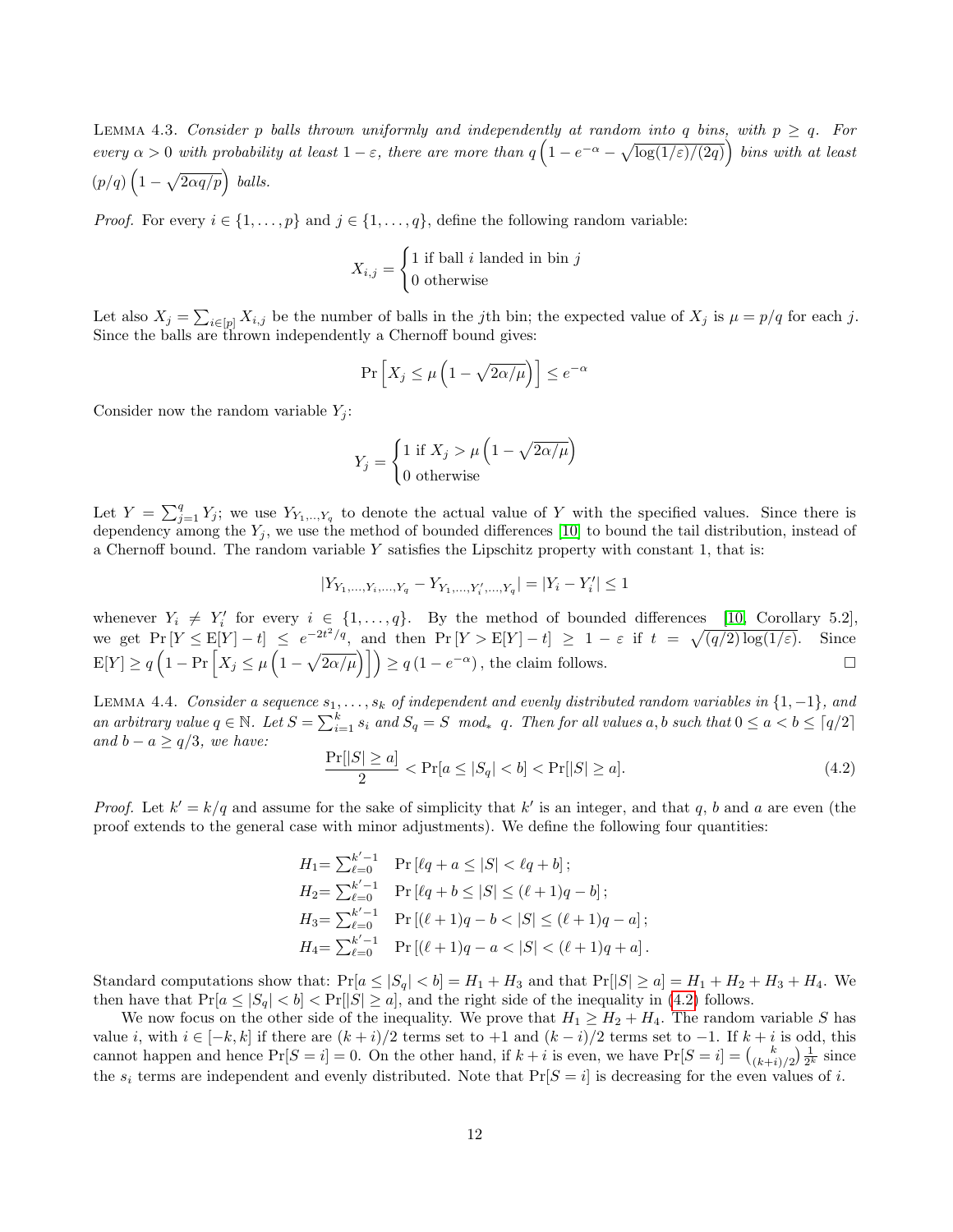Let us define  $\begin{bmatrix} \alpha \\ \beta/2 \end{bmatrix}$  to  $\begin{bmatrix} \alpha \\ \beta/2 \end{bmatrix}$  if  $\beta$  is even and to 0 if  $\beta$  is odd: we thus have  $Pr[S = i] = \begin{bmatrix} k \\ (k+i)/2 \end{bmatrix}$  for any even/odd *i*. Let  $\beta \ge \alpha$  and  $\gamma \ge 1$ , we have the following property:

$$
\begin{bmatrix} \alpha \\ \beta/2 \end{bmatrix} + \begin{bmatrix} \alpha \\ (\beta+1)/2 \end{bmatrix} > \begin{bmatrix} \alpha \\ (\beta+\gamma)/2 \end{bmatrix} + \begin{bmatrix} \alpha \\ (\beta+\gamma+1)/2 \end{bmatrix}.
$$

The correctness of the property follows from the fact that there is exactly one non zero term on each side of the inequality by definition of  $\begin{bmatrix} \alpha \\ \beta/2 \end{bmatrix}$ , and the non zero one on the right is decreasing in  $\gamma$ .

We then have, for any integer  $\ell \geq 0,$  that :

$$
\Pr[a + \ell q \le |S| < b + \ell q] = 2 \sum_{j=a+\ell q}^{b+\ell q-1} \left[ \frac{k}{\frac{(k+j)}{2}} \right] \frac{1}{2^k}
$$
\n
$$
\ge 2 \sum_{j=a+\ell q}^{a+(\ell+1)q-2b} \left[ \frac{k}{\frac{(k+j)}{2}} \right] \frac{1}{2^k}
$$
\n
$$
+ 2 \sum_{j=a+(\ell+1)q-2(b-a)-1}^{a+(\ell+1)q-2(b-a)-1} \left[ \frac{k}{\frac{(k+j)}{2}} \right] \frac{1}{2^k},
$$

where the step follows by the initial assumption  $(b - a) \ge q/3$ . By using the above property of  $\begin{bmatrix} \alpha \\ \beta/2 \end{bmatrix}$ , we shift the indexes of the above summations (we add  $b - a$  to the first sum and  $2(b - a)$  to the second one):

$$
\Pr[a + \ell q \le |S| < b + \ell q] \\
> 2 \sum_{j=\ell q+b}^{(\ell+1)q-b} \left[ \frac{k}{\frac{k+j}{2}} \right] \frac{1}{2^k} + 2 \sum_{j=(\ell+1)q-a+1}^{(\ell+1)q+a-1} \left[ \frac{k}{2^k} \right] \frac{1}{2^k} \\
> \Pr[\ell q + b \le |S| \le (\ell+1)q-b] \\
> \Pr[(\ell+1)q - a < S < (\ell+1)q+a] \\
> H_2 + H_4.
$$

(Note that the derivation requires some adjustments when q, b or a are not even). Therefore,  $Pr[|S| \ge a]$  =  $H_1 + H_2 + H_3 + H_4 < 2(H_1 + H_3) \le 2 \Pr[a \le |S_q| < b].$  The left side of the inequality in [\(4.2\)](#page-11-1) follows.

<span id="page-12-0"></span>LEMMA 4.5. Let  $S = \sum_{i=1}^{k} s_i$ , where the  $s_i$  terms are independent and unbiased random variables in  $\{-1, +1\}$ and let  $\alpha > 0$  be any arbitrary value. Then,

$$
\Pr[|S| \geq \alpha \sqrt{k}] \geq \frac{2\alpha}{\sqrt{2\pi}(\alpha^2 + 1)e^{\alpha^2/2}} - \frac{1}{2\sqrt{k}}.
$$

*Proof.* We observe that  $E[s_i] = 0$ ,  $\sigma^2 = E[s_i^2] = 1$  and  $\rho = E[|s_i|^3] = 1$ . By the Berry-Esseen theorem [\[3\]](#page-15-16), we have that the random variable  $Q = S/(\frac{1}{\sqrt{2}})$  $\sigma^2 = E[s_i^2] = 1$  and  $\rho = E[|s_i|^2] = 1$ . By the Berry-Esseen theorem [3], we have  $\sqrt{k}\sigma$  =  $S/\sqrt{k}$  can be approximate by a standard normal distribution  $\mathcal{N}(0,1)$ with error

$$
|\Pr[Q \le x] - \Psi(x)| \le \frac{C\rho}{\sigma^3 \sqrt{k}},
$$

where  $\Psi(x)$  is the cumulative distribution function of the standard normal distribution  $\mathcal{N}(0,1)$  and C is a suitable constant smaller than 1/2 [\[20\]](#page-15-17). The above inequality can be rewritten as

$$
|\Pr[Q > x] - \Psi^c(x)| \le \frac{1}{2\sqrt{k}},
$$

with  $\Psi^c(t) = 1 - \Psi(x)$ . We then get

$$
Pr[|S| \ge \alpha \sqrt{k}] = 2 Pr[S \ge \alpha \sqrt{k}]
$$

$$
= 2 Pr[Q \ge \alpha]
$$

$$
\ge 2\Psi^{c}(\alpha) - \frac{1}{2\sqrt{k}}.
$$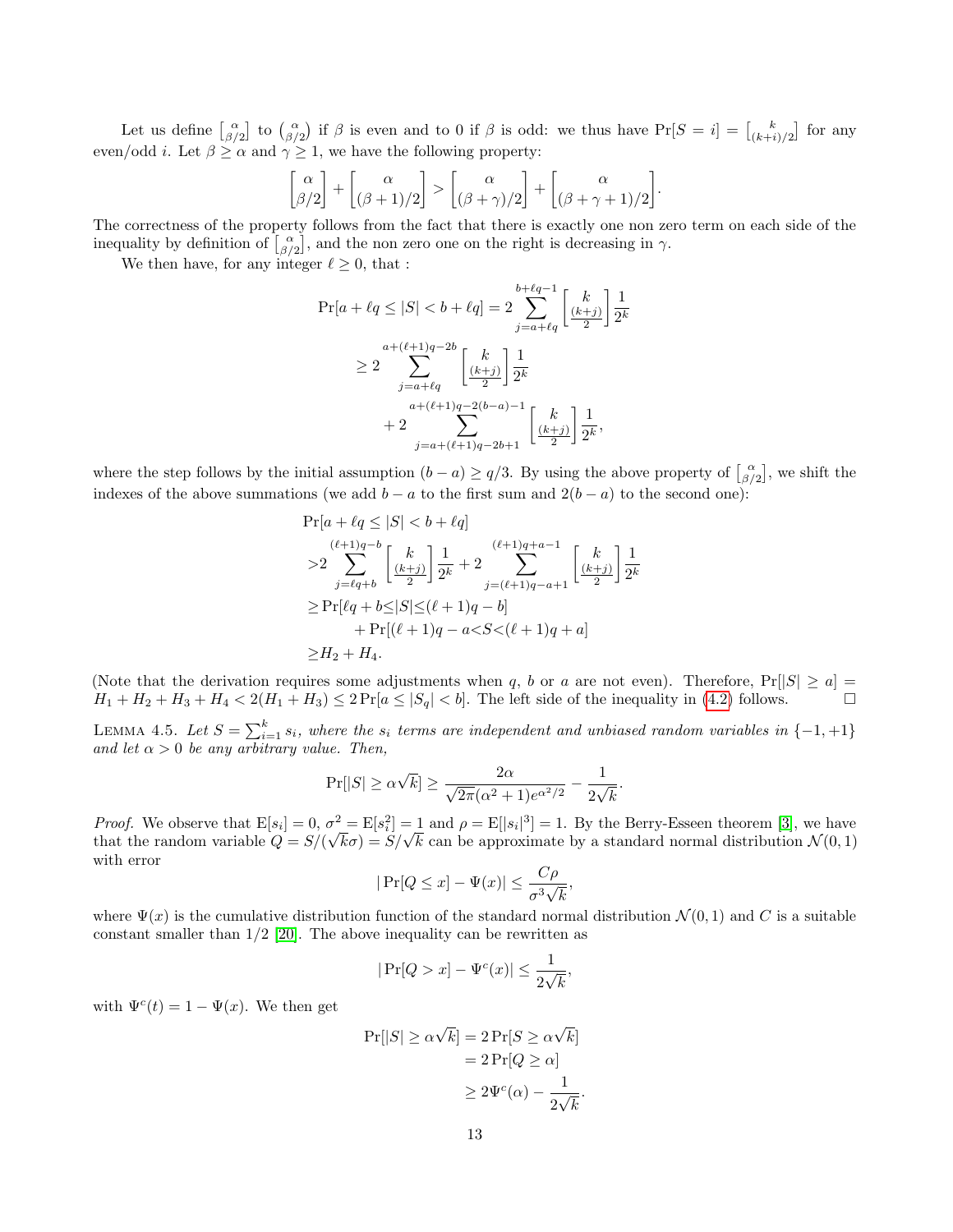Since  $\Psi^c(x) \geq x/6$ √  $\overline{2\pi}(x^2+1)e^{x^2/2})$  [\[9,](#page-15-18) [1\]](#page-15-19), the lemma follows by inserting the bound for  $\Psi^c(x)$ .

We are now ready to prove the three claims used in the proof of Theorem [4.1](#page-8-0) for  $c = \Omega(1)$ .

<span id="page-13-0"></span>LEMMA 4.6. (CLAIM 3) With probability at least  $1 - \varepsilon/2$ , the number of dense rows in M' is at least  $p_1m$ , with  $p_1 = 0.9.$ 

Proof. Matrix  $M'$  is obtained by performing  $\delta$  random updates per column independently and uniformly distributed. The number of updates  $u_i$  affecting row  $m'_i$  is distributed as the number of balls in a bin after randomly throwing  $\delta D(x, y)$  balls into m bins. By applying Lemma [4.3](#page-10-1) with  $\alpha = 3$ , it follows that, with probability at least  $1 - \varepsilon/2$ , there are more than

$$
m' \ge (1 - 1/e^3 - \sqrt{\log(2/\varepsilon)/(2m)})m \ge p_1 m
$$

rows where

$$
u_i \ge \frac{\delta D(x, y)}{m} \left( 1 - \sqrt{\frac{6m}{\delta D(x, y)}} \right)
$$

$$
\ge \frac{4\delta D(x, y)}{5m}
$$

as soon as  $c \ge 5\sqrt{6\beta+1}$  (which is true under the initial hypothesis  $c \ge \sqrt{5\beta/(4p_2^2)}$ ). These m' rows are then dense.  $\Box$ 

<span id="page-13-2"></span>LEMMA 4.7. (CLAIM 4) If  $m'_i$  is dense, then  $|\Gamma_i(x,y)| > 2c/\sqrt{5\beta}$  with probability at least  $p_2 = 0.094$ .

*Proof.* Let  $K = 2c/\sqrt{5\beta}(1 + 1/\sqrt{\beta})$  and assume that the inequality  $|m'_i(x'-y') \mod * c_{mod}| \geq K$  holds. Then, the lemma follows by applying [\(4.1\)](#page-10-0):

$$
|\Gamma_i(x, y)| > |m_i'(x' - y') \mod_* c_{\text{mod}}| - c_{\text{div}}
$$
  
\n
$$
\ge K - c_{\text{div}}
$$
  
\n
$$
= c/(\sqrt{5}\beta) + 2c/\sqrt{5}\beta - c_{\text{div}}
$$
  
\n
$$
= 2c/\sqrt{5}\beta.
$$

We now show that the above inequality holds (i.e.,  $|m'_{i}(x'-y') \mod * c_{\text{mod}}| \geq K$ ). The inner product  $m'_i(x'-y')$  can be rewritten as  $\sum_{j=1}^{u_i} \sigma_j(x'-y')_{f(j)}$ , where  $f(j)$  is the position in  $m'_i$  affected by the jth update. Since  $(x'-y')$  has entries in  $\{-1,1\}$  and the  $\sigma_j$  are independent,  $m_i'(x'-y')$  has the same density function as  $S = \sum_{j=1}^{u_i} \sigma_j$ . Then,

$$
\Pr[|M_i'(x'-y') \mod* c_{\text{mod}}| \ge K]
$$
  
= 
$$
\Pr[|S \mod* c_{\text{mod}}| \ge K]
$$
  
> 
$$
\frac{\Pr[|S| \ge K]}{2},
$$

where the last step follows by applying Lemma [4.4](#page-11-0) with  $a = K$ ,  $b = c_{\text{mod}}/2$  and  $q = c_{\text{mod}}$  (note that  $b-a \geq c_{\text{mod}}/3$ ). To lower bound Pr[ $|S| \ge K$ ], we apply Lemma [4.5](#page-12-0) with  $\alpha = 1 + 1/\sqrt{\beta}$  since  $K \le \sqrt{u_i}(1 + 1/\sqrt{\beta})$ . Hence,

$$
\frac{\Pr[|S| \ge K]}{2} \ge \frac{\Pr[|S| \ge (1 + 1/\sqrt{\beta})\sqrt{u_i}]}{2}
$$

$$
\ge \frac{1 + 1/\sqrt{\beta}}{\sqrt{2\pi}((1 + 1/\sqrt{\beta})^2 + 1)e^{(1 + 1/\sqrt{\beta})^2/2}} - \frac{1}{4\sqrt{u_i}}
$$

$$
\ge p_2,
$$

<span id="page-13-1"></span>where the last step follows by observing that  $\sqrt{u_i} \ge 2c/\sqrt{5\beta} \ge 1/p_2$ , and then by numerically evaluate the resulting bound.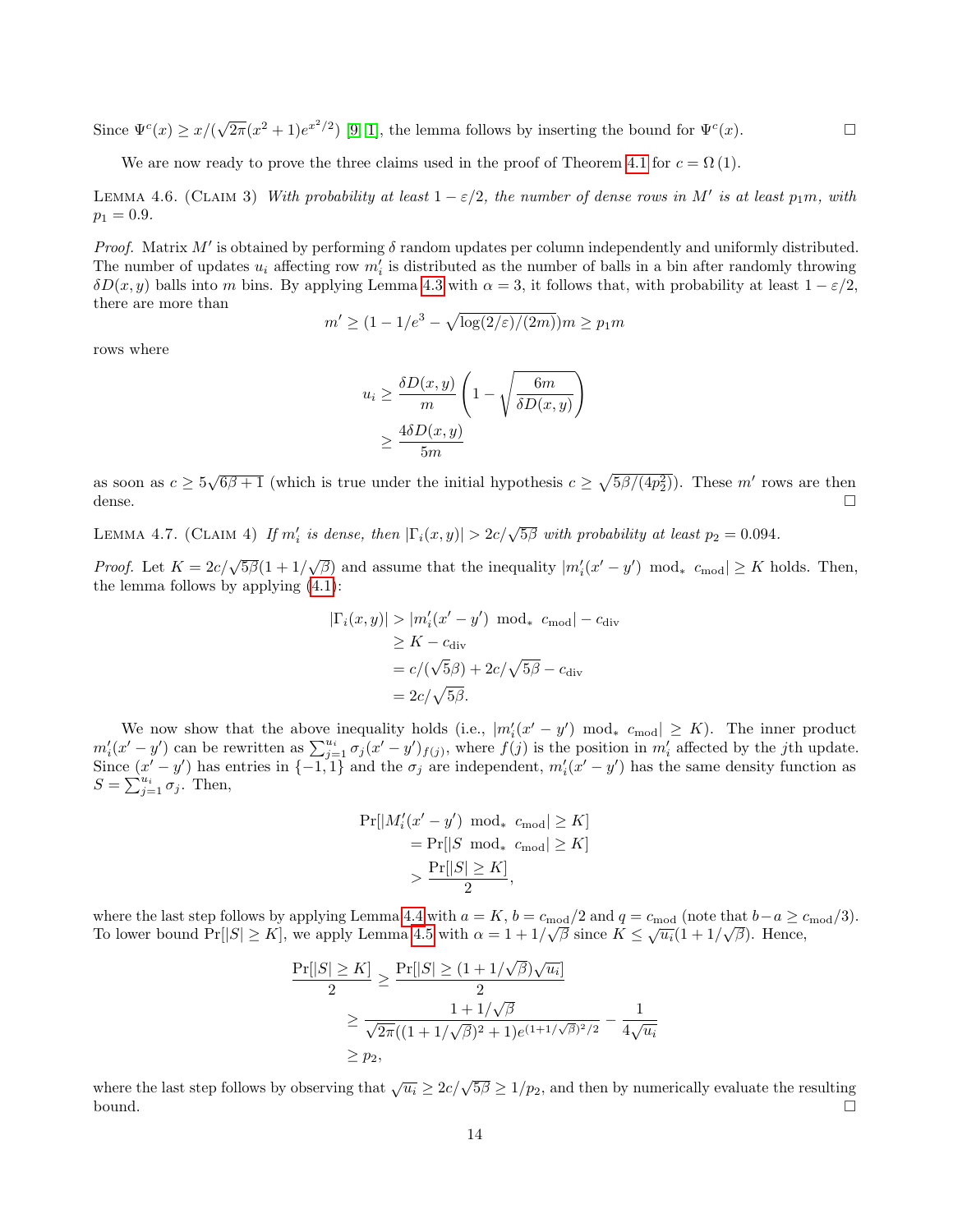LEMMA 4.8. (CLAIM 5) With probability at least  $1 - \varepsilon$ , there are at least  $0.89p_1p_2m$  rows such that  $|\Gamma_i(x, y)| >$ ъ́вмма<br>2*c/√5β.* 

*Proof.* By Lemma [4.6,](#page-13-0) there are  $m' \geq p_1 m$  dense rows with probability  $1 - \varepsilon/2$ . For each dense row, let  $Y_i$  be *rroof.* By Lemma 4.0, there are  $m \ge p_1 m$  dense rows with probability  $1 - \varepsilon/2$ . For each dense row, let  $\overline{r}_i$  be a random variable sets to 1 if  $|\Gamma_i(x, y)| > c/\sqrt{\beta}$ , and 0 otherwise. By the previous Lemma [4.7,](#page-13-2) we have  $Pr[Y_i = 1] \ge p_2$ . Let  $Y = \sum_{i=1}^{m'} Y_i$ . Since the  $Y_i$  are independent and  $E[Y] = p_2 m'$ , a Chernoff bound gives:

$$
\Pr\left[Y < p_2 m'\left(1 - \sqrt{2\log(2/\varepsilon)/(p_2 m')}\right)\right] \le \varepsilon/2.
$$

By plugging in the actual values of variables, we have  $Pr[Y < 0.89p_1p_2m] < \varepsilon/2$ .

Therefore, by an union bound there are at least  $p_1m$  dense rows and at least  $0.89p_1p_2m$  of them satisfy  $|\Gamma_i(x, y)| > c/\sqrt{\beta}.$  $\overline{\beta}$ .

## <span id="page-14-0"></span>4.2 A filter with point-wise error

A distance sensitive approximate membership filter with point-wise error is obtained by just storing the n signatures of the points in S. We have the following theorem:

THEOREM 4.2. There exists a  $(r, c, \varepsilon)$ -distance sensitive approximate membership filter with point-wise error which requires

$$
O\left(n\left(\frac{r}{(c-1)} + \left(\frac{c}{c-1}\right)^2 \log\left(\frac{n}{\varepsilon}\right)\right)\right)
$$

bits for any  $c > 1$  on a set S of n points. When  $c \geq 2$ , the filter uses  $O(n\left(\frac{r}{c} + \log\left(\frac{n}{\varepsilon}\right)\right))$  bits, and it is optimal if  $r/c \geq \log(n/\varepsilon)$  or  $\varepsilon \leq 1/n^{1+o(1)}$ .

Proof. We assume to have a shared source of randomness that can be used to recover the random matrix M without storing it. Consider the n signatures of points in S constructed with error  $\varepsilon' = \varepsilon/n$ . By an union bound,

the *n* signatures give a false positive with probability  $\varepsilon$ . Since each signature requires  $O\left(\frac{r}{(c-1)} + \left(\frac{c}{c-1}\right)^2 \log\left(\frac{n}{\varepsilon}\right)\right)$ 

bits by Theorem [4.1,](#page-8-0) the first part of the claim follows. The optimality with  $c \geq 2$  of the filter follows from Theorem [3.3.](#page-5-0)

#### <span id="page-14-1"></span>4.3 A filter with average error

The point-wise error filters are of course valid average error filters, but in this setting we can also construct space efficient filters with a  $c = 1$  approximation factor. Define  $Q_{r-\text{far}} = \{x \in \{0,1\}^d \mid D(x, S) \geq r\}$  and similarly  $Q_{(r; cr) \text{-far}} = \{x \in \{0, 1\}^d \mid r \leq D(x, S) \leq cr\}.$ 

By setting  $c = r$  in the point-wise filter, we obtain an average error filter with  $c = 1$  which matches the  $\Omega(n \log(1/\varepsilon))$  lower bound of Theorem [3.2](#page-3-0) for small r. Interestingly, this space bound shows that it is possible to support distance sensitive membership queries in the average error setting with the asymptotic space bound of a Bloom filter.

THEOREM 4.3. Let  $r \leq \sqrt{ }$  $\overline{d}, n \leq 2^{d/3}$  and  $\varepsilon \geq 1/2^{d-2}$ . Then, there exists an optimal  $(r, 1, \varepsilon)$ -distance sensitive approximate membership filter with average error which requires  $O(n \log(1/\varepsilon))$  bits on a set S of n points.

Proof. Let us consider a  $(r, r, \varepsilon/4)$ -filter F with point-wise guarantees. The amount of false positives accepted by  $\mathcal{F}$  is  $P \leq (\varepsilon/4)|Q_{r^2-\text{far}}| + |Q_{(r;r^2)-\text{far}}|$ . We have  $|Q_{(r;r^2)-\text{far}}| \leq nr^2 {d \choose r^2} \leq (\varepsilon/4)2^d$  since  $d \geq r^2$ ,  $n \leq 2^{d/3}$  and  $\varepsilon \ge 4/2^{d/2}$ . Trivially, we also have that  $|Q_{r^2\text{-far}}| \le 2^d$ . We see that  $P \le \varepsilon 2^{d-1}$ .

Now note that  $|Q_{r-\text{far}}| \ge 2^d - nr\binom{d}{r} \ge 2^{d-1}$  by  $d \ge r^2$  and  $n \le 2^{d/3}$ .

We combine the two bounds to see  $P \leq \varepsilon 2^{d-1} \leq \varepsilon |Q_{r-\text{far}}|$ . The optimality of F follows from Theorem [3.2](#page-3-0) since  $r^2/d < 1$  and  $n \log(1/\varepsilon)$  is a lower bound.

# 5 Conclusion

To the best of our knowledge, this paper is the first that presents and gives upper and lower space bounds for the problem of distance sensitive filters without false negatives. We have introduced a distance sensitive signature